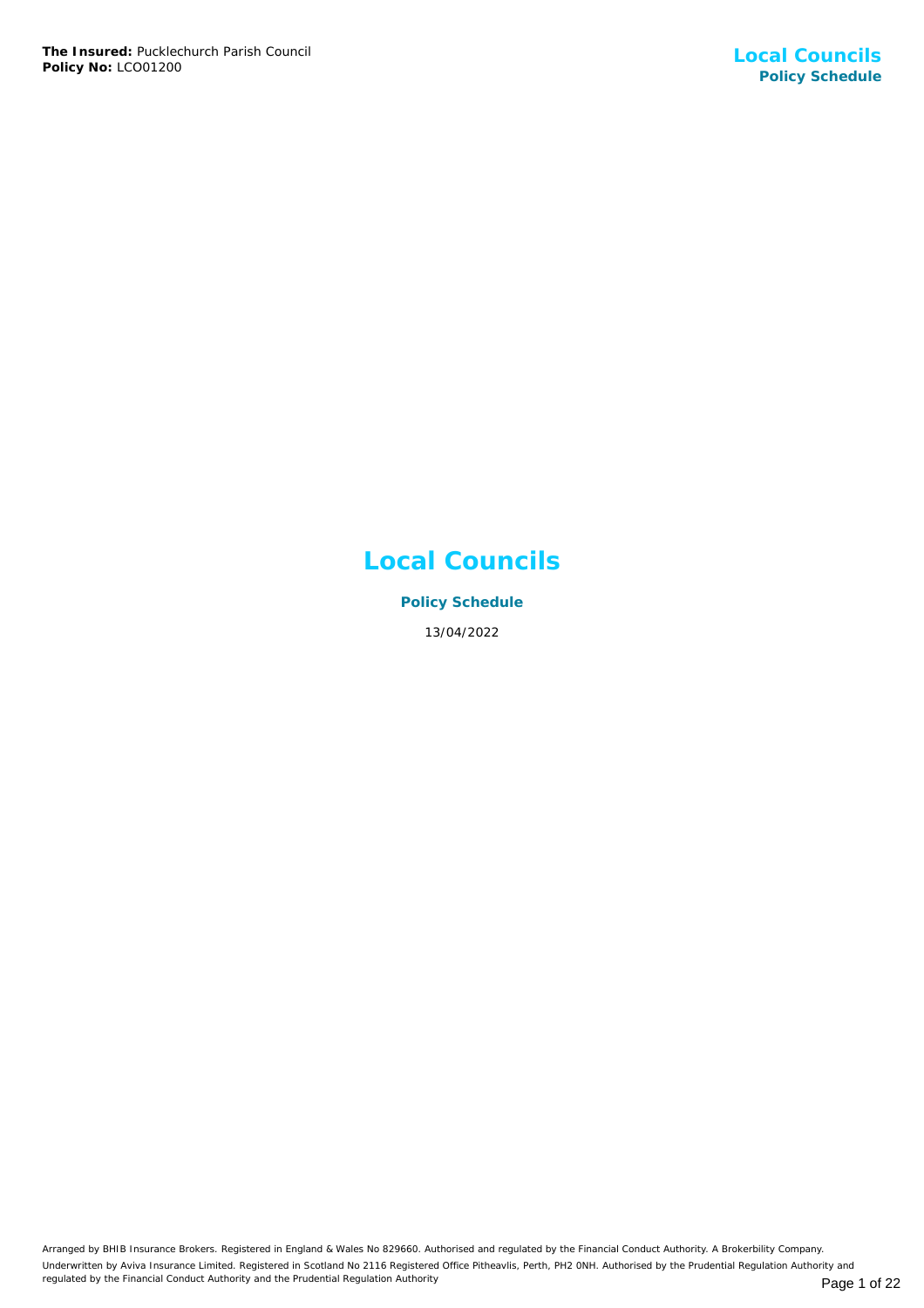## *Important (Material Circumstances)*

*If the information in The Schedule is incorrect or incomplete, or if the insurance does not meet Your requirements, please tell Us as soon as possible. You are reminded of the need to tell Us immediately of any circumstances or changes which We would take into account in Our assessment or acceptance of this insurance as failure to disclose all relevant circumstances may invalidate Your policy, or may result in the policy not operating fully.*

| Your Details                                                   |                                                                                                 |
|----------------------------------------------------------------|-------------------------------------------------------------------------------------------------|
|                                                                |                                                                                                 |
| Name of Council:                                               | Pucklechurch Parish Council                                                                     |
| Correspondence Address:                                        | 25 Parkfield Rank<br>Pucklechurch<br><b>Bristol</b><br>South Gloucestershire<br><b>BS16 9NR</b> |
| Business:                                                      | Parish Council                                                                                  |
| Schedule produced on:                                          | 13/04/2022                                                                                      |
| This Policy replaces policy number:                            | 4017647                                                                                         |
| The county association of local council you are affiliated to: | Avon                                                                                            |
| Population of Council Area:                                    | Up to 5,000                                                                                     |
| Period of Insurance                                            |                                                                                                 |
| <b>Effective dates</b><br>From:<br>To:                         | 01 June 2022<br>31 May 2023                                                                     |
|                                                                |                                                                                                 |
| Renewal date:                                                  | 01 June 2023                                                                                    |
| Your Insurance Adviser's Details                               |                                                                                                 |

BHIB Limited AGM House 3 Barton Close Grove Park Enderby Leicester LE19 1SJ

The Schedule details for each Section are shown in the following pages.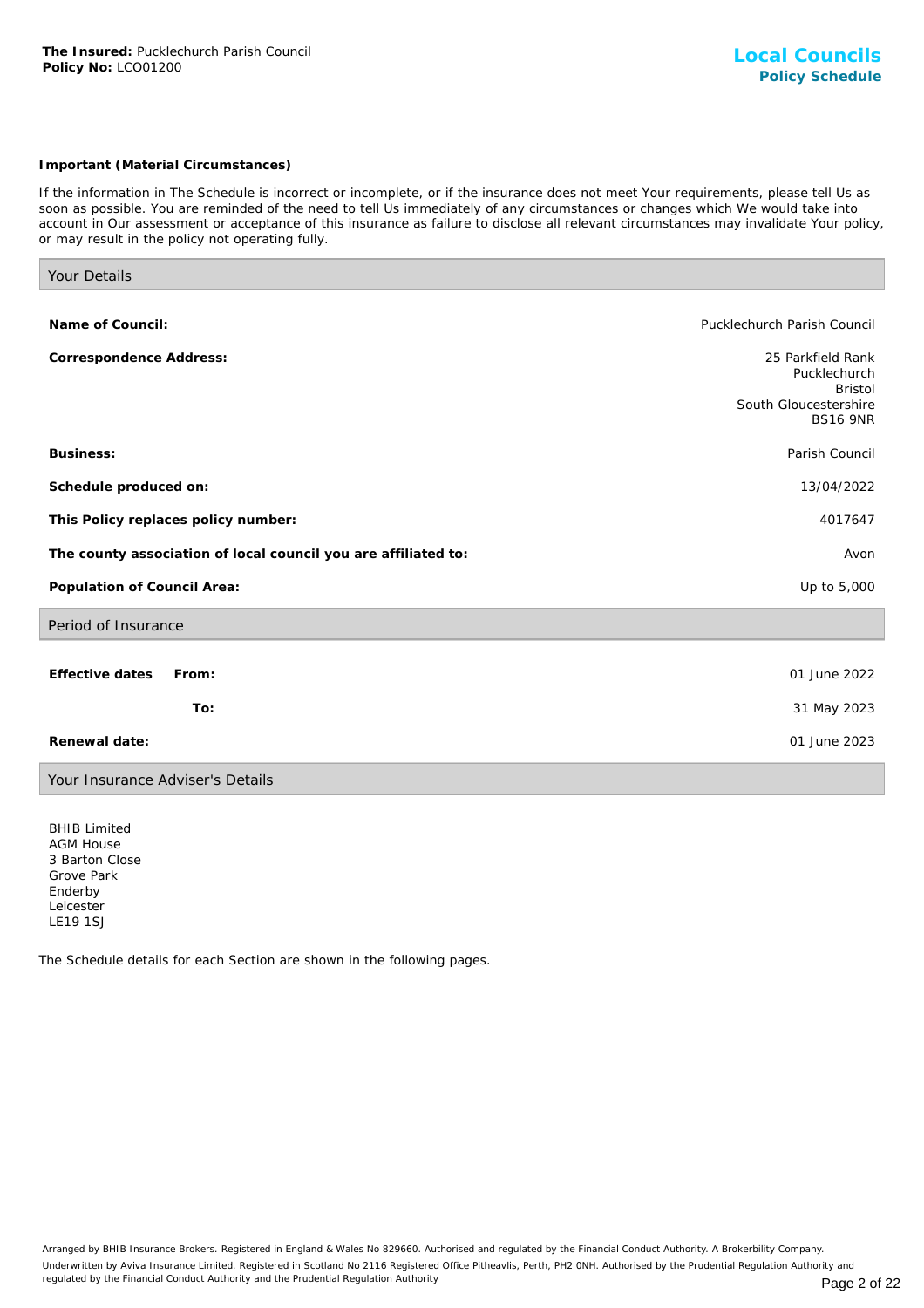## Premium Details

| Annual Premium (excluding Terrorism):   | £642.96 |
|-----------------------------------------|---------|
| Insurance Premium Tax:                  | £77.16  |
| Total Amount Due (excluding Terrorism): | £720.12 |
| Terrorism Premium:                      | £23.83  |
| Insurance Premium Tax:                  | £2.86   |
| <b>Total Amount Due:</b>                | £26.69  |
| Overall Annual Premium:                 | £666.79 |
| Overall Insurance Premium Tax:          | £80.02  |
| Overall Amount Due:                     | £746.81 |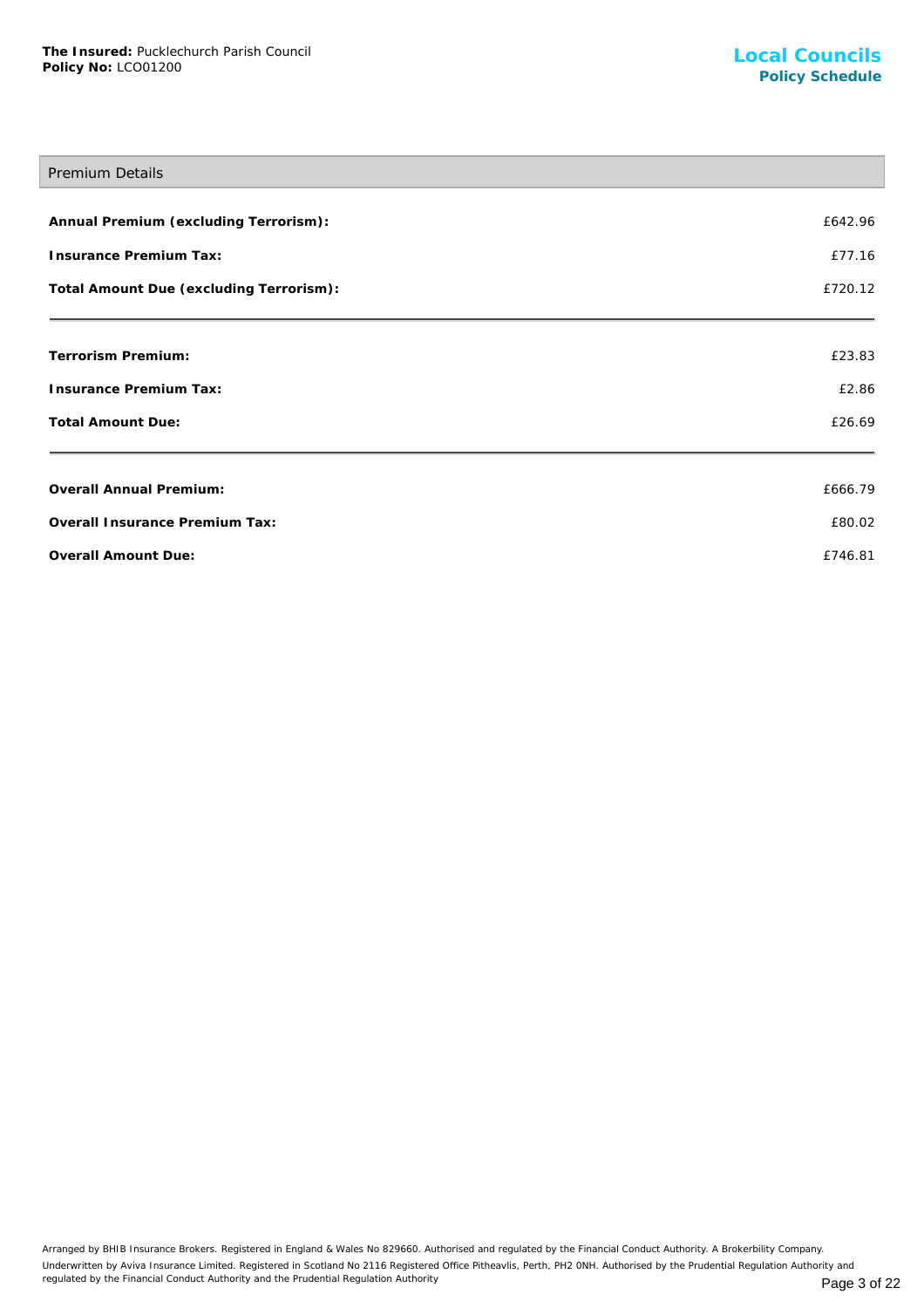| Cover Summary                                           |                 |                    |
|---------------------------------------------------------|-----------------|--------------------|
| Section                                                 | Cover Operative | Limit of Indemnity |
| Property Damage                                         | Covered         | As per Schedule    |
| Money                                                   | Covered         | As per Schedule    |
| <b>Business Interruption</b>                            | Not Covered     | Nil                |
| Employers' Liability                                    | Covered         | £10,000,000        |
| Public and Products Liability                           | Covered         | £10,000,000        |
| <b>Fidelity Guarantee</b>                               | Covered         | £250,000           |
| No Claims Discount and Application of Excess Protection | Not Covered     | Not Applicable     |
| Libel and Slander                                       | Covered         | £250,000           |
| Officials Indemnity                                     | Covered         | £500,000           |
| Personal Accident                                       | Not Covered     | Nil                |
| Legal Expenses                                          | Covered         | £250,000           |
| Data Breach Response                                    | Not Covered     | Nil                |

Applicable to all Sections where stated.

**Excess**

From the amount of all claims in respect of one Occurrence, which shall be adjusted in accordance with the terms Exclusions and Conditions of this Policy, the Insurer will deduct the amount of the Excess stated.

Insurance Limits (and Sub-limits) are inclusive of Excesses.

Only one Excess will apply in respect of any one Occurrence. In the event that more than one Excess applies, then only the higher Excess will apply.

#### **Sub Limits**

Sub-limits form part of the Limit of Liability and, unless otherwise stated, do not apply in addition to it.

All Limits of Liability apply any one Occurrence.

Limits are inclusive of the Excess unless otherwise stated.

If more than one Sub-limit applies to the same loss, the Insurer's liability will be limited to the lesser Sub-limit.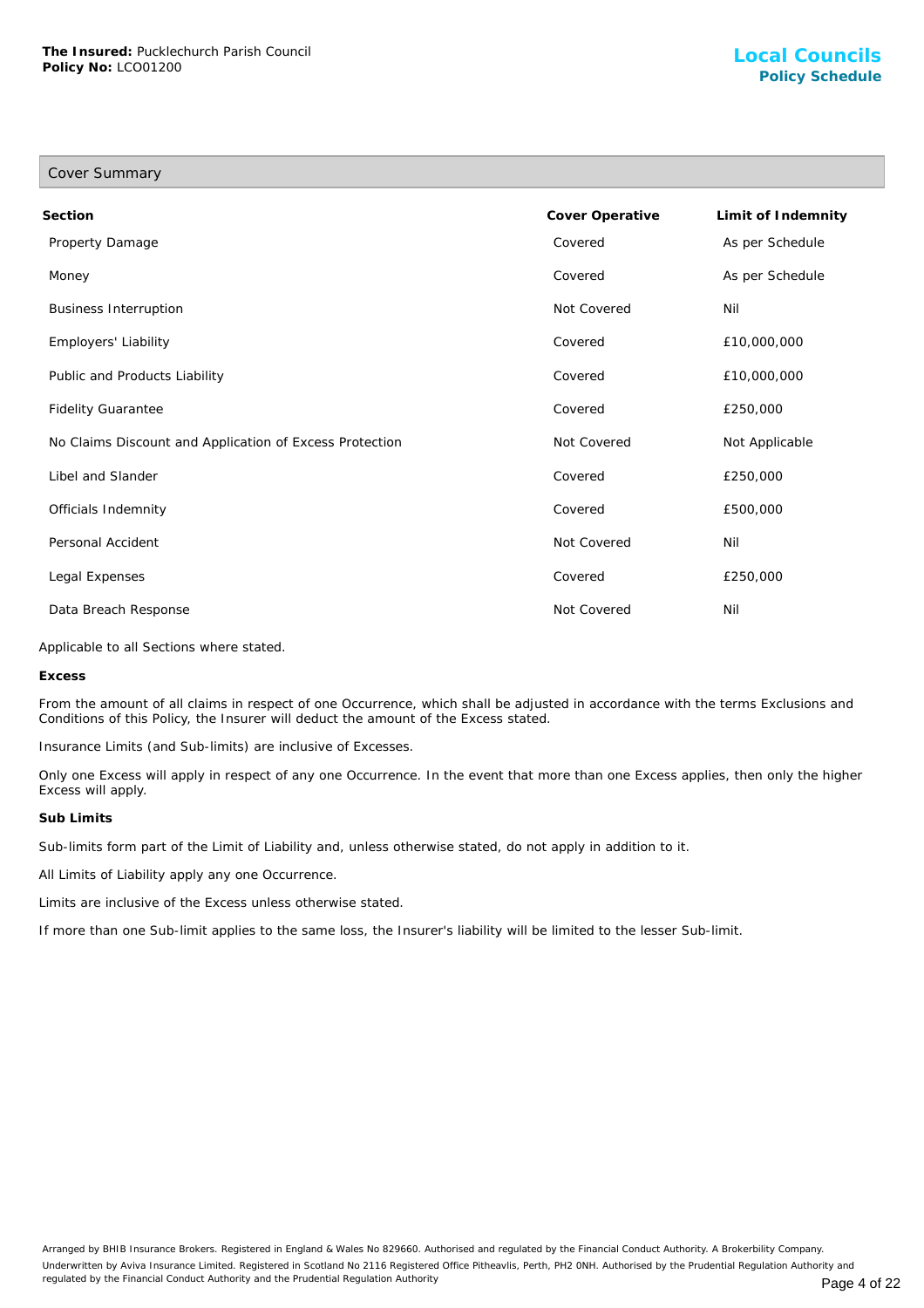# **Part A - Property Damage and Business Interruption**

| Section 1 - Property Damage                   |                       |             |
|-----------------------------------------------|-----------------------|-------------|
| Property Insured                              | <b>Declared Value</b> | Sum Insured |
| <b>Buildings</b>                              | Not Insured           | Not Insured |
| Contents                                      | £27,500               | £33,000     |
| Other Property Insured away from the Premises |                       |             |
| <b>Street Furniture</b>                       | £60,000               | £72,000     |
| Gates and Fences                              | £30,000               | £36,000     |
| Playground Equipment                          | £75,000               | £90,000     |
| <b>CCTV Equipment</b>                         | Not Insured           | Not Insured |
| War Memorials                                 | £40,000               | £48,000     |
| <b>Ground Surfaces</b>                        | £31,220               | £37,464     |
| Mowers and Machinery                          | £5,000                | £6,000      |
| Sports Equipment                              | £15,000               | £18,000     |
| Regalia                                       | Not Insured           | Not Insured |
| Terrorism                                     | Insured               |             |

**Section Excess:** £125

**Excess in respect of all Subsidence claims:** £1,000

**Excess in respect of all Terrorism claims:** Nil

**Territorial Limits:** Great Britain, Northern Ireland, the Channel Islands and the Isle of Man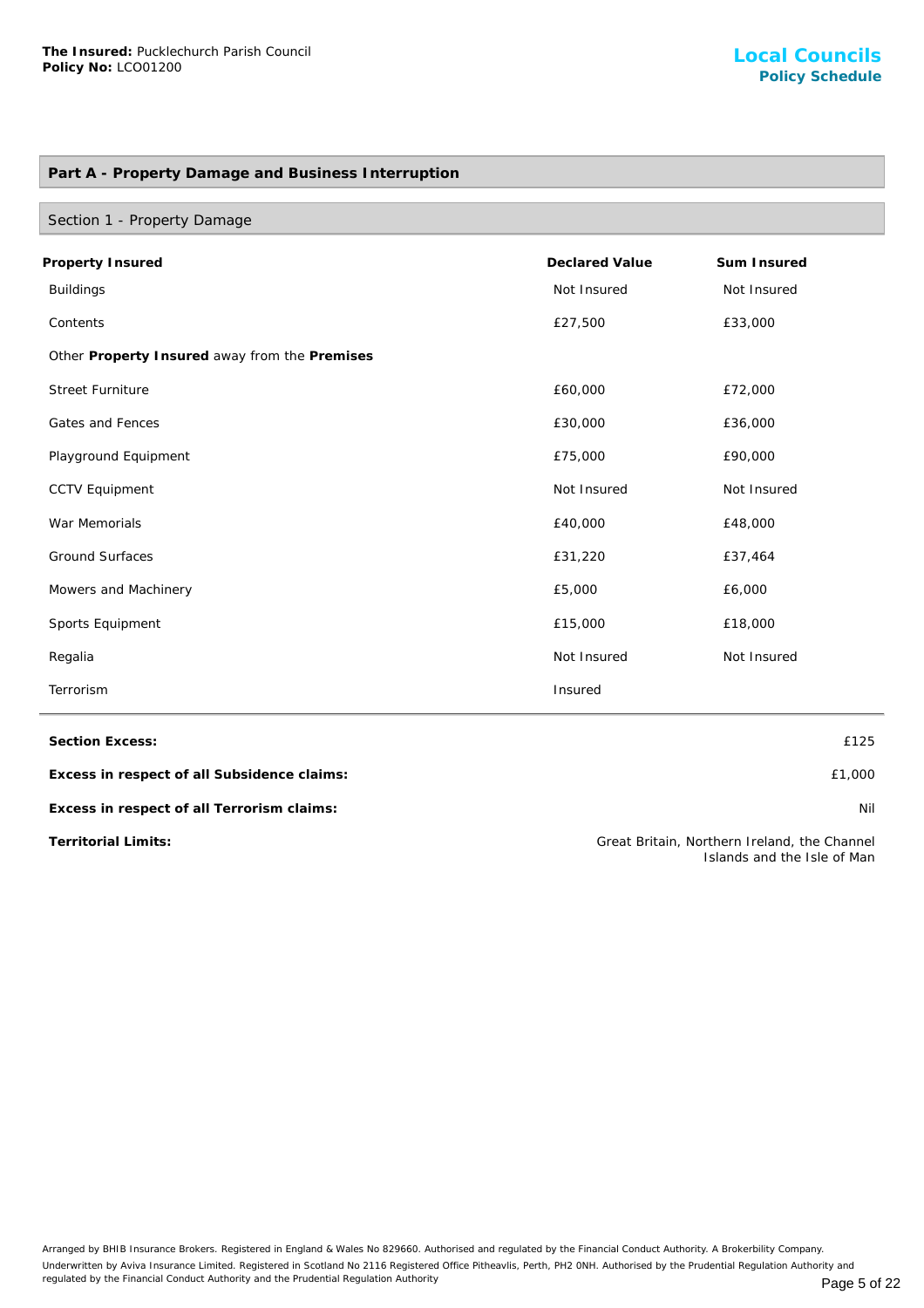# Property Damage Extensions - Sub-Limits

|                                                 | Sub-Limit of Indemnity                                                |
|-------------------------------------------------|-----------------------------------------------------------------------|
| Decontamination and Clean Up Expense            | £25,000                                                               |
| Deterioration of Freezer Stock                  | £1,000                                                                |
| Fire Brigade Charges and Extinguishing Expenses | £25,000                                                               |
| Inadvertent Omission to Insure                  | £250,000                                                              |
| Involuntary Betterment                          | £25,000                                                               |
| Landscaping Costs                               | £25,000                                                               |
| Locks                                           | £5,000                                                                |
| Metered Utility Charges                         | £25,000                                                               |
| Mitigation of Environmental Impact              | 10% of the Building<br>Sum Insured or<br>£50,000 whichever is<br>less |
| Mitigation of Loss                              | £10,000                                                               |
| Motor Vehicles                                  | £10,000                                                               |
| Pair and Set / Consequential Reduction in Value | £10,000                                                               |
| Resilient Repairs - Extra Costs                 | £10,000                                                               |
| Third Party Sites                               | £10,000                                                               |
| Trace and Access                                | £25,000                                                               |
| Unauthorised Use of Metered Utilities           | £10,000                                                               |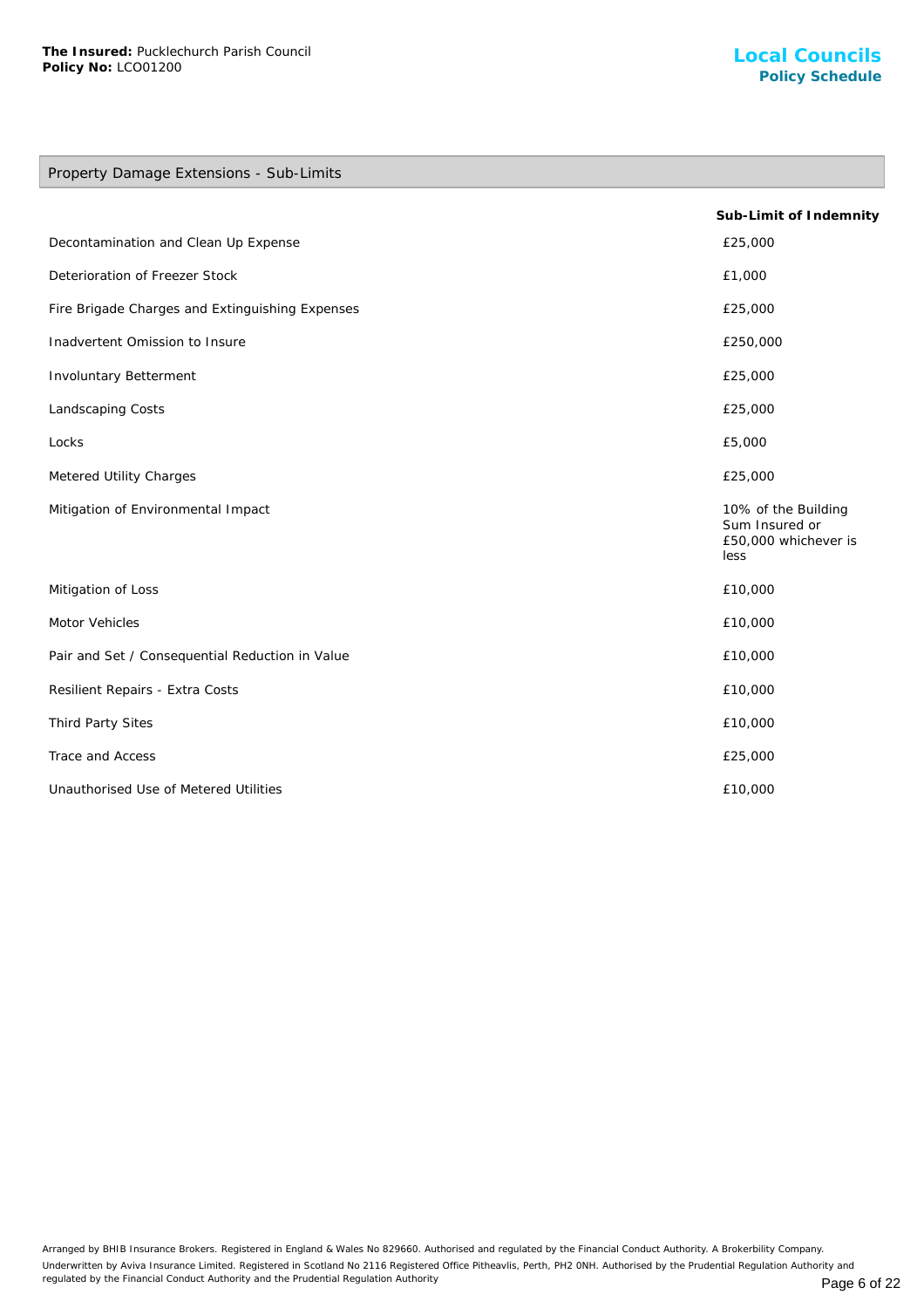## Section 1A - Money

| Money                                                                                  | <b>Insured</b> |
|----------------------------------------------------------------------------------------|----------------|
| Crossed cheques and other non-negotiable Money                                         | £250,000       |
| In Transit or in the Insured's premises during business hours, or in a bank night safe | £2,500         |
| In a locked safe at the Insured's premises out of business hours                       | £2,500         |
| Out of a safe at the Insured's premises out of business hours                          | £350           |
| In the private dwelling houses of any councillors or clerks                            | £350           |
| Whilst at exhibitions and/or fetes                                                     | £350           |

Personal Accident (Assault) - if any **Employee** or other person entrusted with money is injured as a direct result of theft or attempted theft of money involving assault or violence or the threat of assault or violence. Scale of benefits as follows:

| 1. Death                                                             | £25,000                                                                                           |
|----------------------------------------------------------------------|---------------------------------------------------------------------------------------------------|
| 2. Loss of Limb(s), Loss of Hearing, Loss of Sight or Loss of Speech | £25,000                                                                                           |
| 3. Permanent Total Disablement                                       | £25,000                                                                                           |
| 4. Temporary Total Disablement                                       | £100 per week                                                                                     |
| 5. Temporary Partial Disablement                                     | £50 per week                                                                                      |
| 6. The cost of professional counselling                              | £30 per hour<br>£1,000 per person<br>£5,000 in the<br>aggregate during the<br>Period of Insurance |
| 7. Clothing and Personal Effects                                     | £250                                                                                              |
| <b>Territorial Limits</b>                                            | Great Britain, Northern<br>Ireland, the Channel<br>Islands and the Isle of<br>Man                 |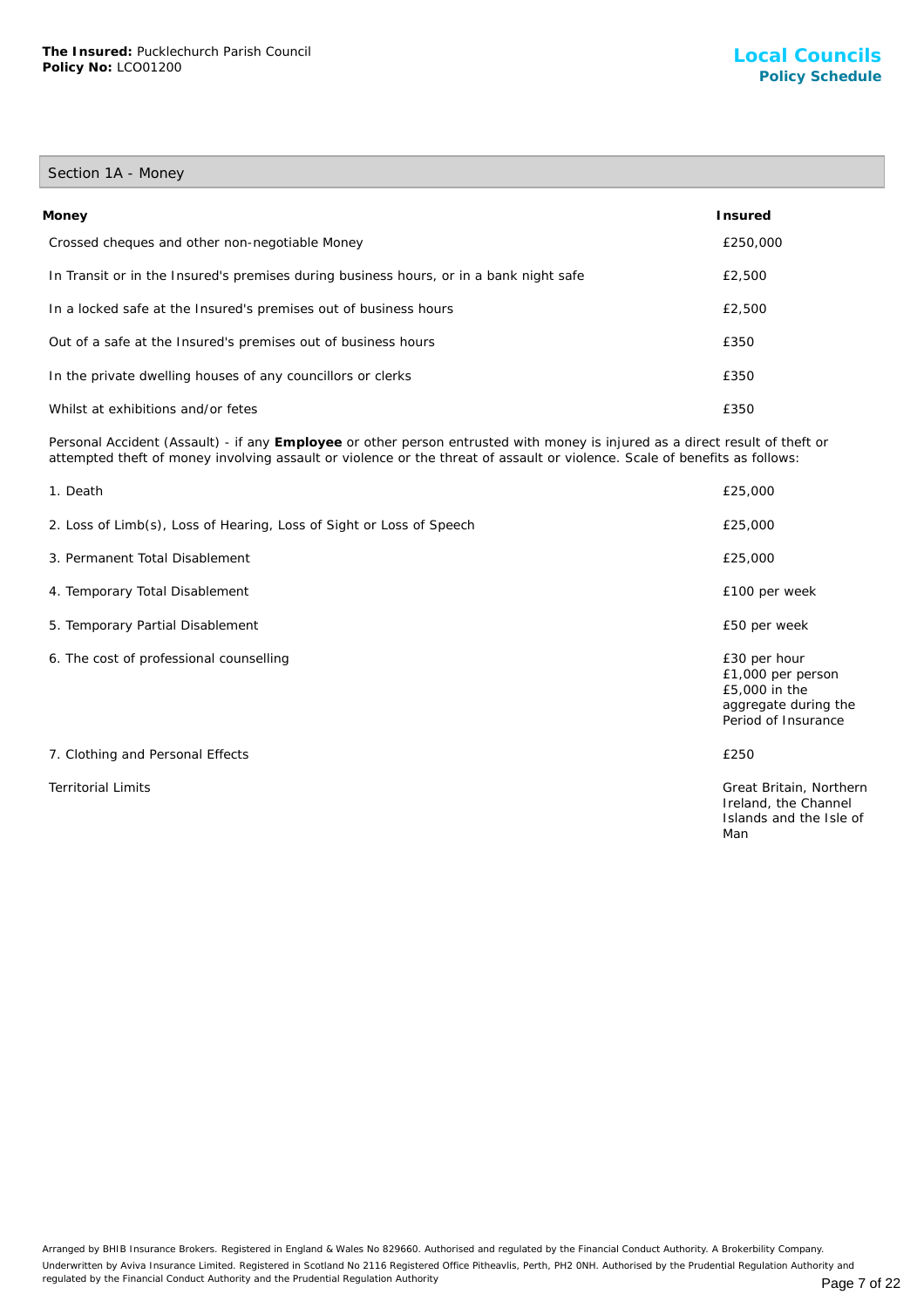## Section 2 - Business Interruption

|                                               | Cover                                                                       | Sum Insured |
|-----------------------------------------------|-----------------------------------------------------------------------------|-------------|
| Item 1 - Gross Revenue                        | Not Insured                                                                 |             |
| Item 2 - Additional Increased Cost of Working | Not Insured                                                                 |             |
| Item 3 - Standalone Increased Cost of Working | Not Insured                                                                 |             |
| Item 4 - Loss of Rent Receivable              | Not Insured                                                                 |             |
| <b>Territorial Limits</b>                     | Great Britain, Northern Ireland, the Channel<br>Islands and the Isle of Man |             |

# **Business Interruption Extensions – Sub-Limits**

The following Sub-Limits only apply when Section 2 Item 1 above is marked as 'Insured'.

|                                                 | Sub-Limit of Indemnity |
|-------------------------------------------------|------------------------|
| <b>Extended Premises</b>                        |                        |
| <b>Customers' Premises</b>                      | £50,000                |
| Suppliers' Premises                             | £50,000                |
| Third Party Premises                            | £50,000                |
| Transit                                         | £50,000                |
| Extended Incident                               |                        |
| Notifiable Human Disease and Other Health Risks | £50,000                |
| Prevention of Access and Loss of Attraction     | £50,000                |
| <b>Utilities</b>                                | £50,000                |
| <b>Excess</b>                                   |                        |
| <b>Utilities</b>                                | £500                   |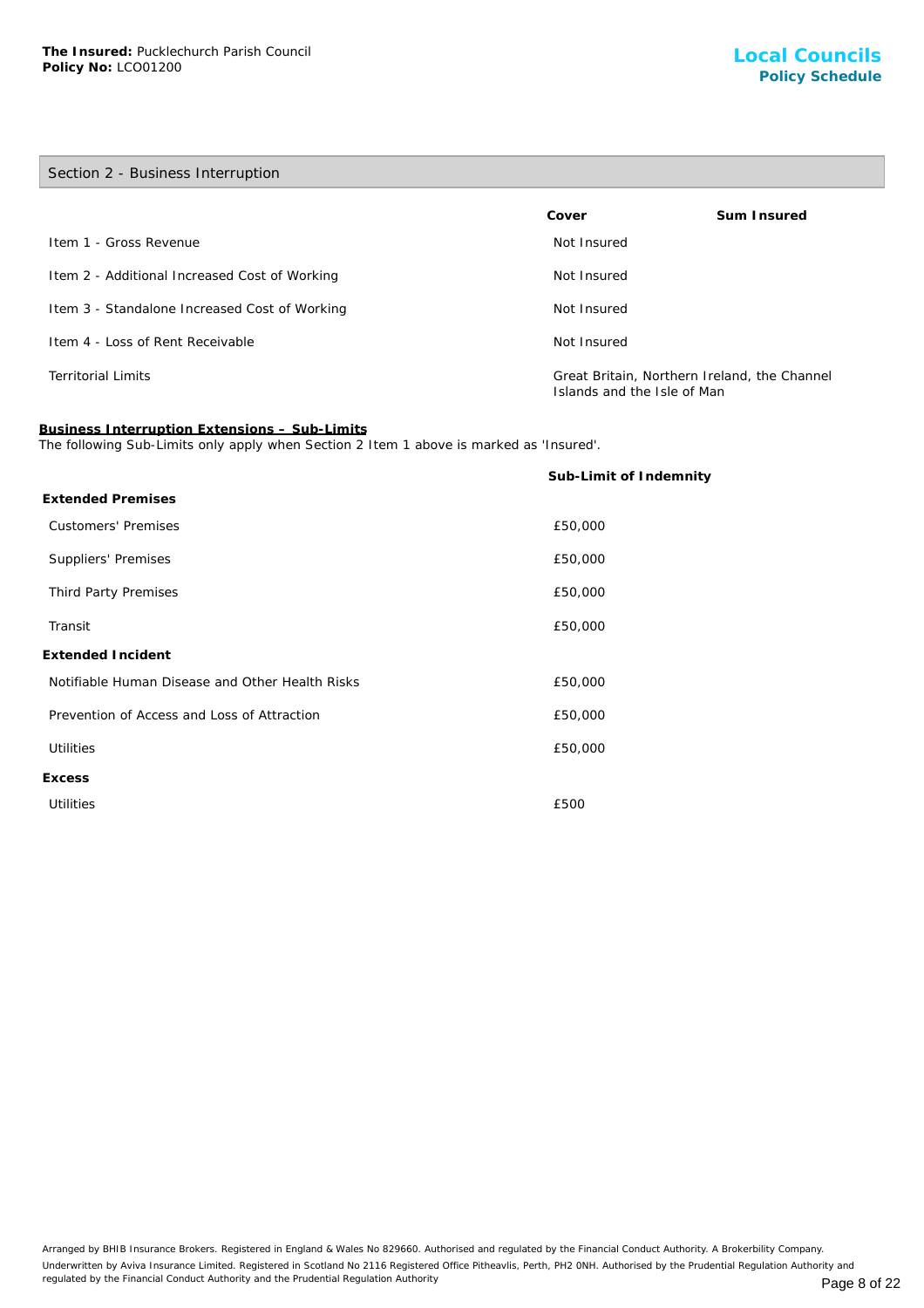## Property Damage and Business Interruption Extensions - Sub-Limits

**Claims Preparation Expenses:** £10,000 any one occurrence and £50,000 in the aggregate for the Period of Insurance

*Applicable to claims above £50,000 in value only*: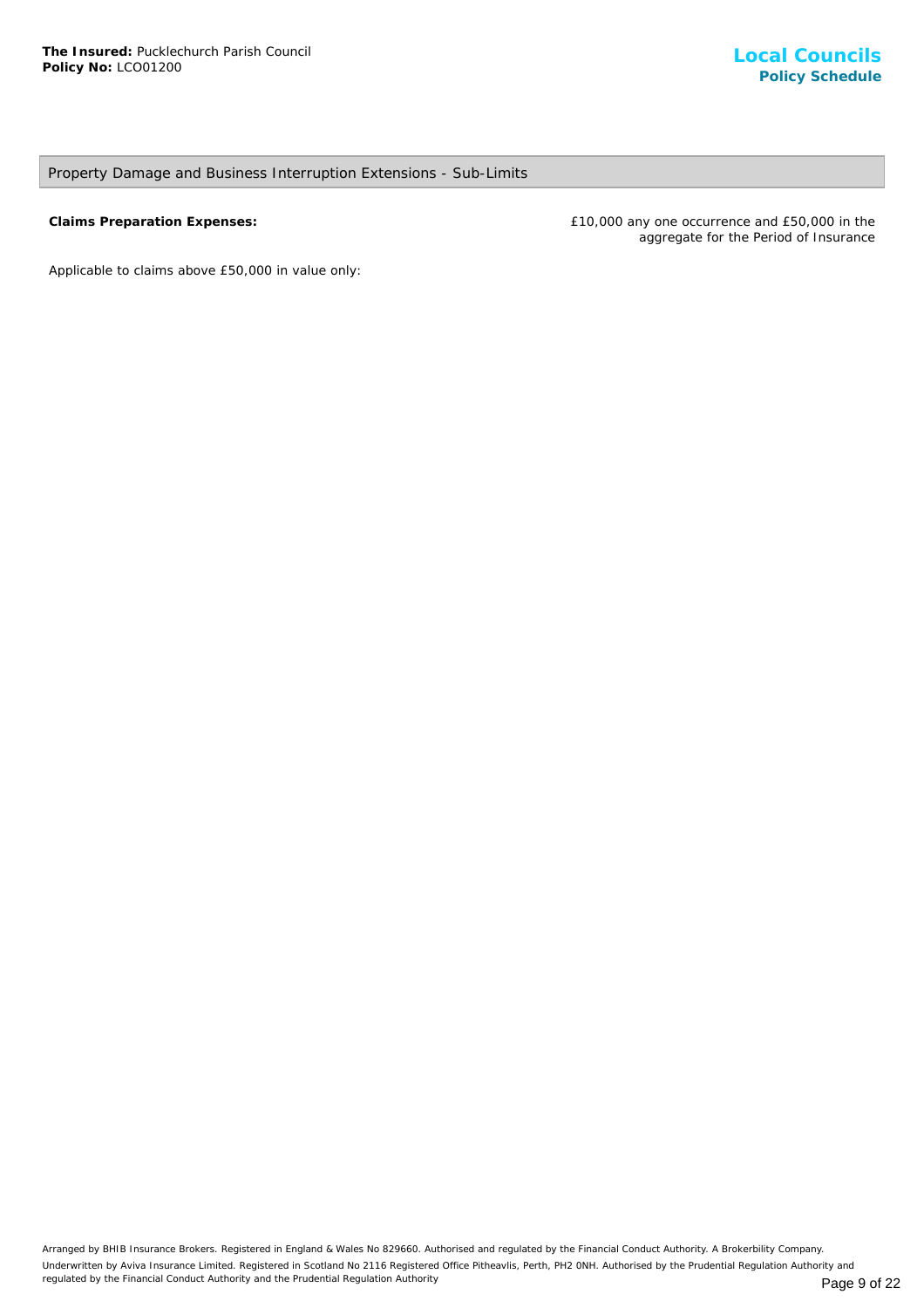## Part B - Liabilities

| Section 3     | Employer's Liability                                                                                  | Limit of Indemnity | £10,000,000 any one claim or series of claims<br>arising out of any one occurrence or series of<br>occurrences consequent on or attributable to one<br>source or original cause |  |
|---------------|-------------------------------------------------------------------------------------------------------|--------------------|---------------------------------------------------------------------------------------------------------------------------------------------------------------------------------|--|
|               | <b>Territorial Limits</b>                                                                             |                    | Worldwide in connection with the Business<br>conducted by the Insured from premises within<br>Great Britain, Northern Ireland, the Isle of Man<br>and the Channel Islands       |  |
|               | Employer's Liability - Sub-Limits                                                                     |                    |                                                                                                                                                                                 |  |
|               | Terrorism                                                                                             |                    | £5,000,000 any one claim or series of claims<br>arising out of any one occurrence or series of<br>occurrences consequent on or attributable to one<br>source or original cause  |  |
| Section 4     | Public Liability                                                                                      | Limit of Indemnity | £10,000,000 any one occurrence                                                                                                                                                  |  |
|               | Products Liability<br>(Personal Injury and or<br>Property Damage caused<br>by the Insured's Products) | Limit of Indemnity | £10,000,000 any one occurrence and in the<br>aggregate for the Period of Insurance                                                                                              |  |
|               | Pollution Liability                                                                                   | Limit of Indemnity | £10,000,000 any one occurrence and in the<br>aggregate for the Period of Insurance                                                                                              |  |
|               | <b>Territorial Limits</b>                                                                             |                    | Worldwide in connection with the Business<br>conducted by the Insured from premises within<br>Great Britain, Northern Ireland, the Isle of Man<br>and the Channel Islands       |  |
|               | Public and Products Liability Extensions - Sub-Limits                                                 |                    |                                                                                                                                                                                 |  |
|               | Indemnity to Hirer                                                                                    |                    | £2,500,000 any one occurrence and in the<br>aggregate for the Period of Insurance                                                                                               |  |
|               | Advertising Indemnity                                                                                 |                    | £1,000,000 any one occurrence and in the<br>aggregate for the Period of Insurance                                                                                               |  |
| <b>Excess</b> |                                                                                                       |                    |                                                                                                                                                                                 |  |
| Amount        | £250                                                                                                  | to Property Damage | any one claim or series of claims arising out of any one Occurrence relating                                                                                                    |  |
|               | Nil                                                                                                   | all other claims   |                                                                                                                                                                                 |  |
|               |                                                                                                       |                    |                                                                                                                                                                                 |  |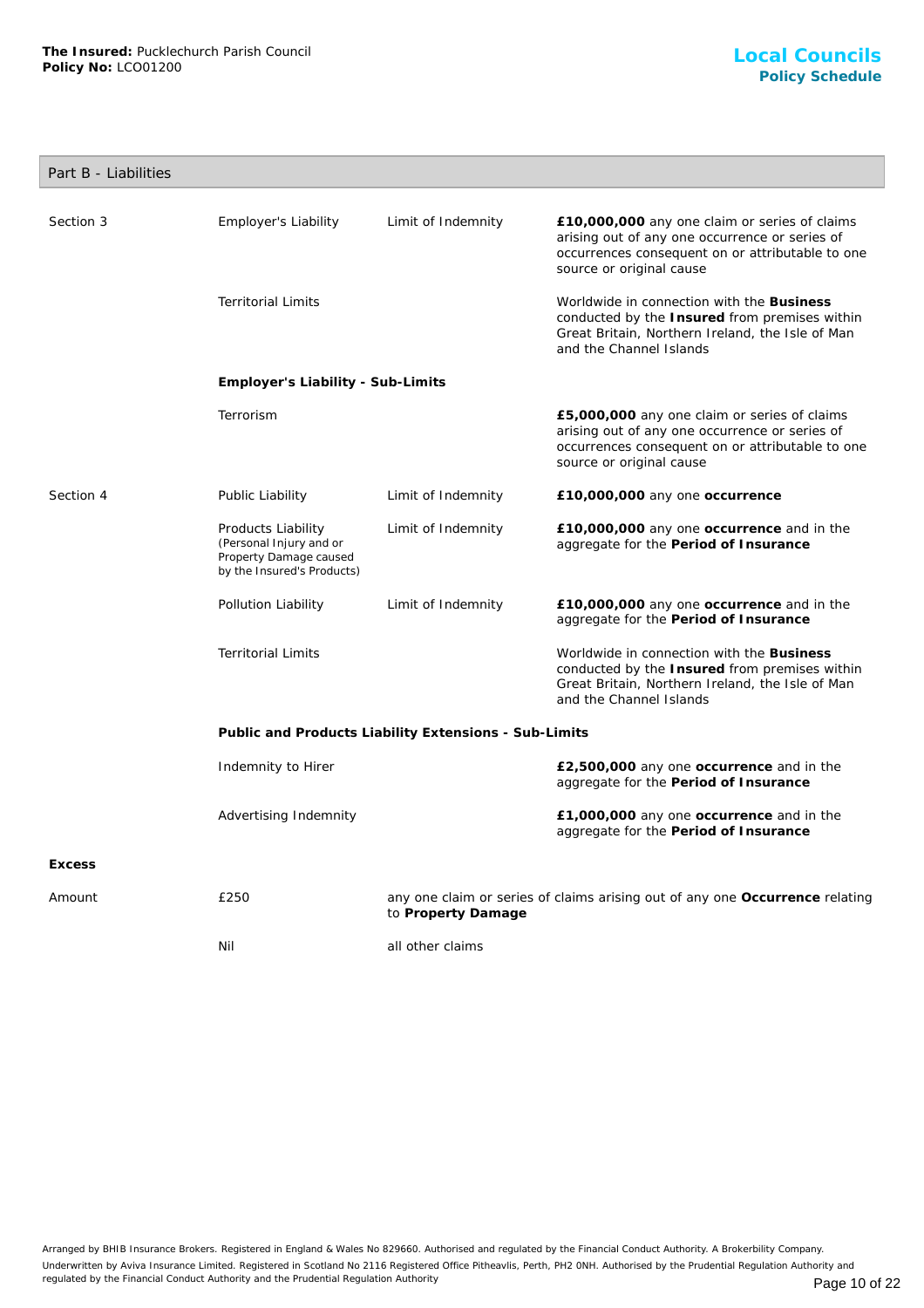# Part C - Additional Covers

| Section 5 | <b>Fidelity Guarantee</b>                                               | Limit any one Loss        | £250,000 any one occurrence and in the<br>aggregate for the Period of Insurance                                     |
|-----------|-------------------------------------------------------------------------|---------------------------|---------------------------------------------------------------------------------------------------------------------|
|           |                                                                         | <b>Territorial Limits</b> | Great Britain, Northern Ireland, the Channel<br>Islands and the Isle of Man                                         |
|           | Sub-Limits                                                              | <b>Auditors Fees</b>      | 10% of the total payment otherwise agreed under<br>the claim subject to a maximum of £50,000<br>payable in addition |
|           |                                                                         | Re-Writing of Records     | 10% of the total payment otherwise agreed under<br>the claim subject to a maximum of £50,000<br>payable in addition |
| Section 6 | <b>NCD &amp; Excess Protection</b>                                      |                           | Not Insured                                                                                                         |
|           | Loss of No Claims Discount                                              |                           | £500                                                                                                                |
|           | Application of Excess Protection                                        |                           | £250                                                                                                                |
| Section 7 | Libel and Slander                                                       | Limit of Indemnity        | £250,000 any one occurrence and in the<br>aggregate for the Period of Insurance                                     |
|           |                                                                         | <b>Territorial Limits</b> | Great Britain, Northern Ireland, the Channel<br>Islands and the Isle of Man                                         |
|           |                                                                         | Co-Insurance              | 10%                                                                                                                 |
| Section 8 | Officials Indemnity                                                     | Limit of Indemnity        | £500,000 any one occurrence and in the<br>aggregate for the Period of Insurance                                     |
|           |                                                                         | <b>Territorial Limits</b> | Great Britain, Northern Ireland, the Channel<br>Islands and the Isle of Man                                         |
| Section 9 | Personal Accident                                                       |                           | Not Insured                                                                                                         |
|           | Operative Time of<br>Cover                                              |                           | Whilst carrying out official duties                                                                                 |
|           | Scale of Compensation - Ages 16-75                                      |                           |                                                                                                                     |
|           | 1. Death                                                                |                           | £100,000                                                                                                            |
|           | 2. Loss of Limb(s), Loss of Hearing, Loss of Sight<br>or Loss of Speech |                           | £100,000                                                                                                            |
|           | 3. Permanent Total Disablement                                          |                           | £100,000                                                                                                            |
|           | 4. Temporary Total Disablement                                          |                           | £200 per week                                                                                                       |
|           | 5. Temporary Partial Disablement                                        |                           | £100 per week                                                                                                       |
|           | Excess period for items 4 & 5                                           |                           | 14 days                                                                                                             |
|           | Maximum Benefit Period for items 4 & 5                                  |                           | 104 weeks                                                                                                           |
|           |                                                                         |                           |                                                                                                                     |

In respect of any Insured Person who at the commencement of the current Period of Insurance is between the ages of 76 and 85 years the amounts stated in Items 1 and 2 of the Scale of Compensation are each reduced to £10,000.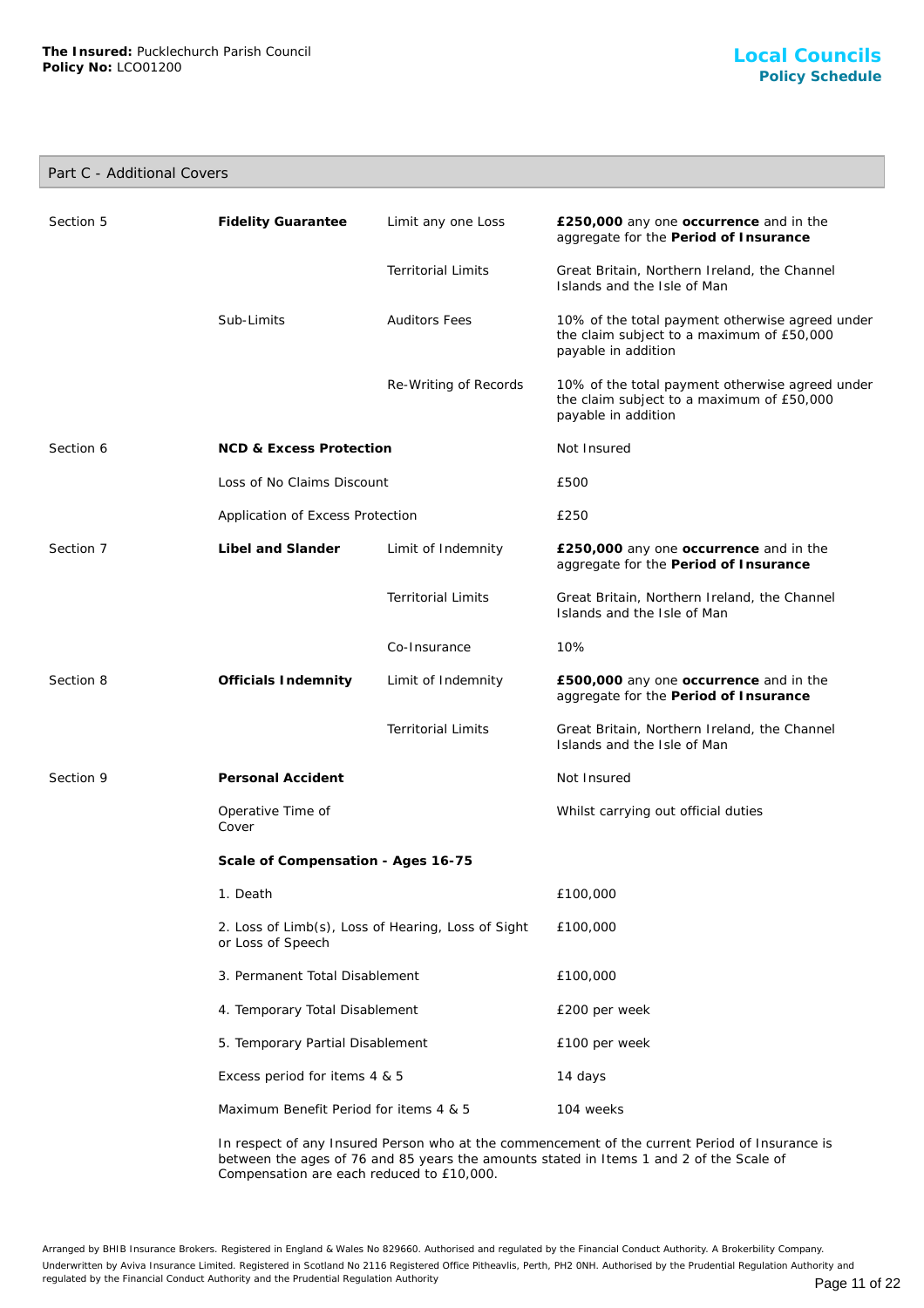## **Continental Scale**

| The Insured: Pucklechurch Parish Council<br>Policy No: LCO01200 |                           |                                                                   |                                                                                                                                                                                                    | <b>Local Council</b><br><b>Policy Schedu</b> |
|-----------------------------------------------------------------|---------------------------|-------------------------------------------------------------------|----------------------------------------------------------------------------------------------------------------------------------------------------------------------------------------------------|----------------------------------------------|
|                                                                 |                           | <b>Continental Scale</b>                                          |                                                                                                                                                                                                    |                                              |
|                                                                 |                           | survived for at least one month                                   | Compensation under Item 2 of the Scale of Benefits will be paid in accordance with the following<br>percentages subject of a maximum payment of 100% in the aggregate which the Insured Person has |                                              |
|                                                                 | a)                        | Permanent Total Disablement                                       |                                                                                                                                                                                                    | 100%                                         |
|                                                                 | b)                        | Permanent Loss of One or More Limbs                               |                                                                                                                                                                                                    | 100%                                         |
|                                                                 | $\mathsf{C}$ )            |                                                                   | Loss of Limb(s), Loss of Hearing, Loss of Signt or Loss of Speech                                                                                                                                  |                                              |
|                                                                 | i)                        | Loss of Sight in One or Both Eyes or Loss of Hearing in Both Ears |                                                                                                                                                                                                    | 100%                                         |
|                                                                 |                           | ii)<br>Loss of Hearing in One Ear                                 |                                                                                                                                                                                                    | 10%                                          |
|                                                                 | d)                        | Permanent Loss by Physical Seperation of                          |                                                                                                                                                                                                    |                                              |
|                                                                 | i)                        | One Thumb                                                         |                                                                                                                                                                                                    |                                              |
|                                                                 |                           | <b>Both Phalanges</b>                                             |                                                                                                                                                                                                    | 20%                                          |
|                                                                 |                           | One Phalange                                                      |                                                                                                                                                                                                    | 7%                                           |
|                                                                 |                           | ii)<br>One Index Finger                                           |                                                                                                                                                                                                    |                                              |
|                                                                 |                           | Three Phalanges                                                   |                                                                                                                                                                                                    | 9%                                           |
|                                                                 |                           | <b>Both Phalanges</b>                                             |                                                                                                                                                                                                    | 6%                                           |
|                                                                 |                           | One Phalange                                                      |                                                                                                                                                                                                    | 2%                                           |
|                                                                 |                           | iii)<br>One Other Finger                                          |                                                                                                                                                                                                    |                                              |
|                                                                 |                           | Three Phalanges                                                   |                                                                                                                                                                                                    | 7%                                           |
|                                                                 |                           | <b>Both Phalanges</b>                                             |                                                                                                                                                                                                    | 5%                                           |
|                                                                 |                           | One Phalange                                                      |                                                                                                                                                                                                    | 2%                                           |
|                                                                 |                           | One Great Toe<br>iv)                                              |                                                                                                                                                                                                    |                                              |
|                                                                 |                           | <b>Both Phalanges</b>                                             |                                                                                                                                                                                                    | 6%                                           |
|                                                                 |                           | One Phalange                                                      |                                                                                                                                                                                                    | 3%                                           |
|                                                                 |                           | One Other Toe<br>iv)                                              |                                                                                                                                                                                                    |                                              |
|                                                                 |                           | Three Phalanges                                                   |                                                                                                                                                                                                    | 3%                                           |
|                                                                 |                           | <b>Both Phalanges</b>                                             |                                                                                                                                                                                                    | 2%                                           |
|                                                                 |                           | One Phalange                                                      |                                                                                                                                                                                                    | 1%                                           |
|                                                                 |                           | <b>Territorial Limits</b>                                         | Worldwide                                                                                                                                                                                          |                                              |
| Section 10                                                      |                           | Legal Expenses                                                    | Insured                                                                                                                                                                                            |                                              |
|                                                                 |                           | Limit of Indemnity                                                | £250,000                                                                                                                                                                                           |                                              |
|                                                                 |                           | Employee Compensation Aggregate Limit                             | £1,000,000                                                                                                                                                                                         |                                              |
|                                                                 | <b>Territorial Limits</b> |                                                                   | As stated in the Policy                                                                                                                                                                            |                                              |
| Aviva Legal Helpline                                            |                           |                                                                   |                                                                                                                                                                                                    |                                              |
|                                                                 |                           |                                                                   | The Policy provides automatic free access to the Aviva Legal helpline. This is available 24 hours a day, 365 days a year.                                                                          |                                              |
|                                                                 |                           |                                                                   | To contact the Aviva Legal helpline, please phone 0345 300 1899 and have the Policy Number available on request.                                                                                   |                                              |

## **Aviva Legal Helpline**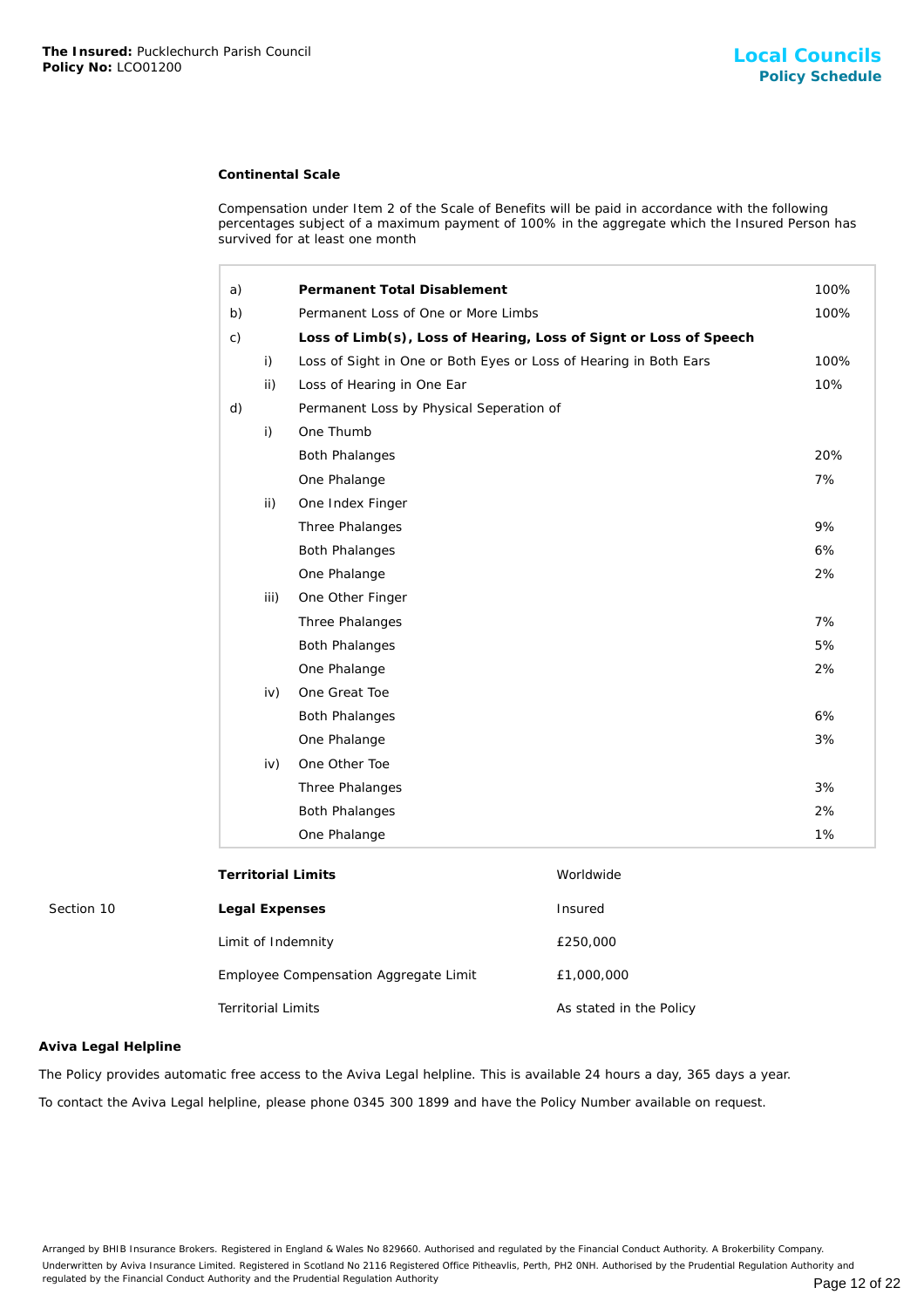## **Endorsements**

The following endorsements are applicable to your BHIB Local Councils Policy Wording, in addition to the cover provided under the BHIB Local Councils Policy Booklet | v.02.10.2019 policy wording.

Cover is provided effective from the commencement of your Period of Insurance specified in your Policy Schedule at no additional charge, and is subject to the General Conditions, Exclusions and definitions detailed within your policy wording.

#### Additional Endorsements

## **[ 3 ] - Clerk Absence Cover**

The following Extension is added to Part A - Section Two - Business Interruption: The **Insurer** will indemnify the **Insured** against;

- 1. death of the **Insured**'s **Clerk**, or;
- 2. total and permanent disablement of the Insured's Clerk, which prevents them from attending to their normal occupation,

due to injury caused by accidental and violent means

We will only pay the additional costs and/or expenses necessarily and reasonably incurred solely to prevent limitation of the normal activities undertaken by the **Insured** which but for such additional costs and/or expenses would have taken place

The liability of the Insurer under this extension shall not exceed a maximum of £500 per week, and £5,000 in any one **Period of Insurance**.

## **[ 30 ] - Tree Felling and Lopping Cover**

The following Extension is added to Part A - Section One - Property Damage:

The **Insurer** will pay for necessary and reasonable costs and expenses incurred by the **Insured** with the Insurer's consent for the lopping or removal of trees for which the **Insured** is responsible if such trees are considered by an arborologist or other qualified person to be an immediate threat to life or to the **Property Insured**.

However, this Extension will not cover legal or local authority costs involved in removing trees or costs solely incurred to comply with a preservation order.

The liability of the **Insurer** under this extension shall not exceed a maximum of £1,000 any one **Occurrence** and £5,000 any one **Period of Insurance**.

## **[ 31 ] - Fly Tipping Cover**

The following Extension is added to Part A - Section One - Property Damage:

The **Insurer** will pay the reasonable costs of clearing and removing any property illegally deposited in or around the **Premises**.

The liability of the **Insurer** under this extension shall not exceed a maximum of £1,000 any one **Occurrence** and £5,000 any one **Period of Insurance**.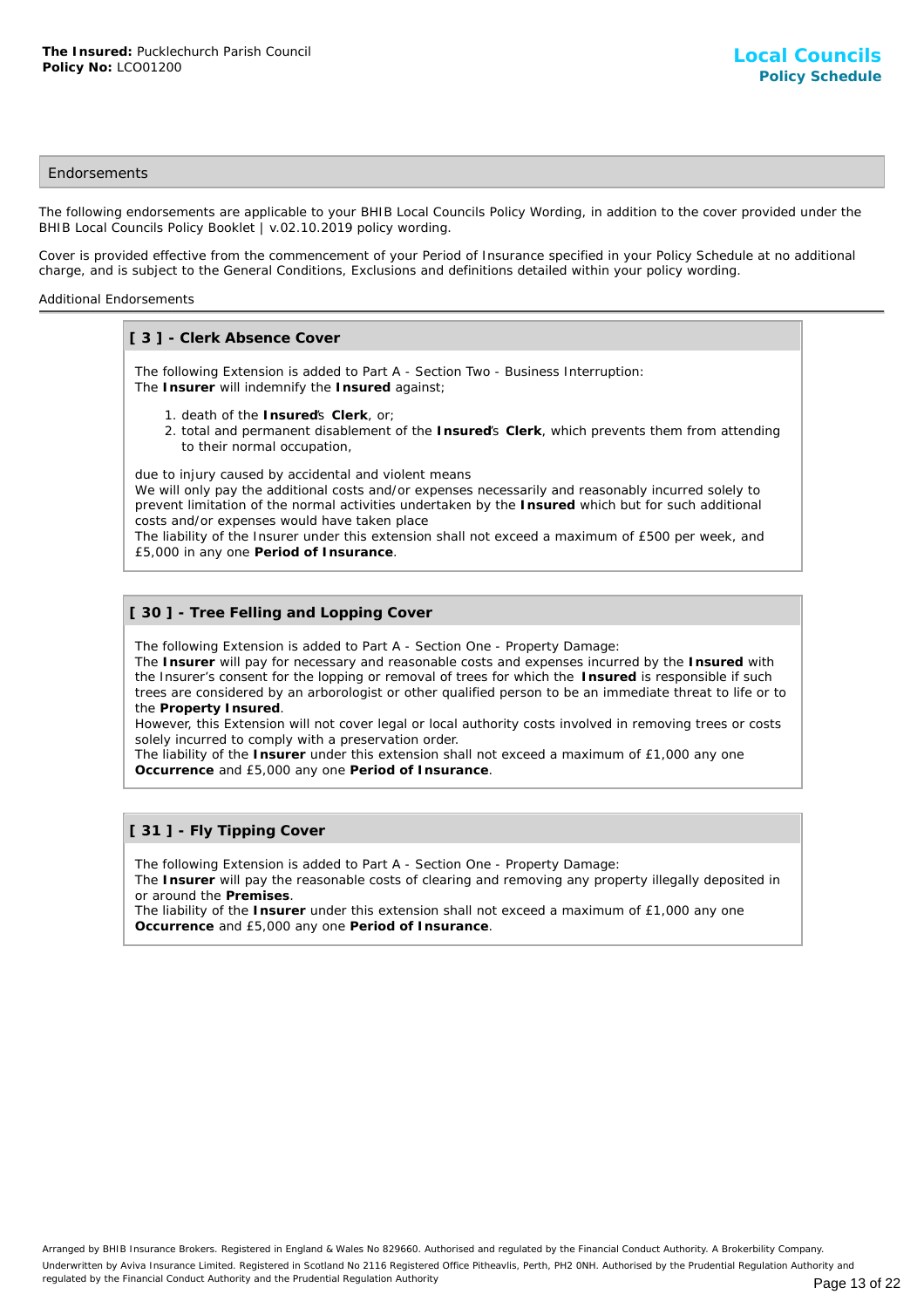## **[ AMENDED ] - Amended Policy Introduction**

**The following applies to your policy:**

The Policy Introduction is amended and restated as follows:

**Introduction**

The contract of insurance between you and us consists of the following elements, which must be read together:

- your policy wording;
- the information contained on your "Statement of Fact" document issued by us;
- the policy schedule
- any notice issued by us;
- any endorsement to your policy; and
- the information under the heading "Important Information" which we give you when you take out or renew your policy.

In return for you having paid or agreed to pay the premium, we will provide the cover set out in this policy, to the extent of and subject to the terms and conditions contained in or endorsed on this policy. The following paragraphs remain unaltered:

- **Important**
- **Breach of Term**
- **Terms not relevant to the actual loss**

## **[ COVEX ] - General Exclusions - Coronavirus**

The following is added to the General Exclusions at the back of your policy booklet.

- 3. We will not provide cover for any claim in any way directly or indirectly caused by, resulting from or in connection with any of the following, regardless of any other cause or event contributing concurrently or in any other sequence:
	- a. Any Coronavirus (including but not limited to SARS-CoV, SARS-CoV-2 and MERS-CoV) or any disease caused by any Coronavirus (including but not limited to Severe Acute Respiratory Syndrome, COVID-19 and Middle East Respiratory Syndrome); or
	- b. Any mutation or variation of any virus or disease listed under 1 above, or any other disease by any such mutated or varied virus,
	- including, without limitation to the scope of the foregoing:
		- i. Any measures taken by any governmental, public or other authority or any other person for the prevention, suppression, mitigation, cleaning or removal of any virus or disease referred to in a. or b. above,
			- or
		- ii. Any fear or threat of a. , b. or i. above.

However, this Policy Exclusion does not apply in respect of the following Sections when insured by this policy

- a. Employers' Liability
- b. Public and Products Liability
- c. Fidelity Guarantee
- d. Officials Indemnity
- e. Personal Accident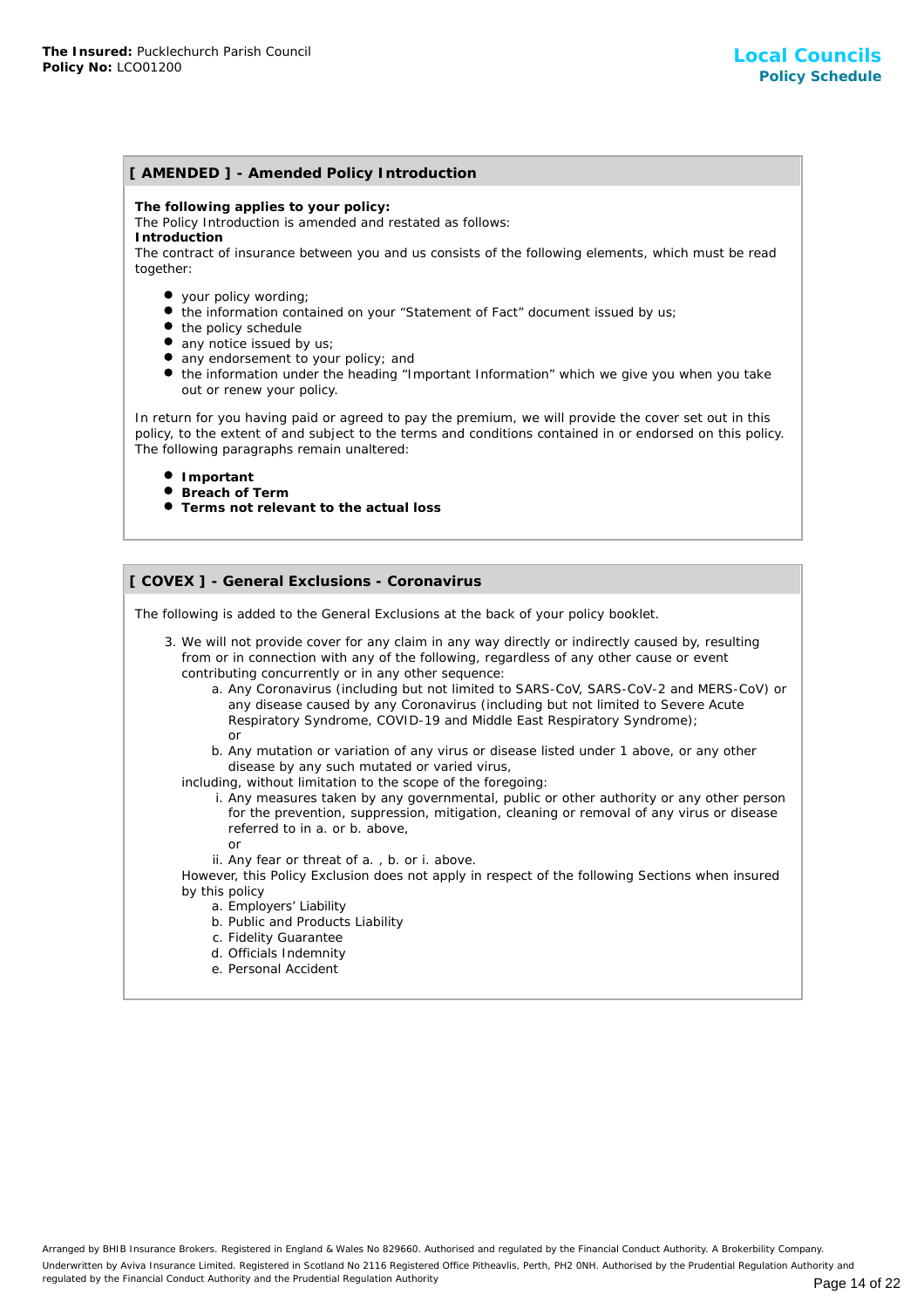## **[ GDPRCLP ] - Data Protection Act wording amendment (CLP)**

**Part C Section 10 Legal Expenses** The Data Protection clause is restated as follows **2. Legal defence B. Data Protection**

- 1. The Insurer will defend the legal rights of an Insured Person following civil action taken against the **Insured Person** for compensation under Section 13 of the Data Protection Act 1998 or under Article 82 of the General Protection Regulation (Regulation (EU) 2016/679) or under any legislation implementing the General Data Protection Regulation or under any replacement legislation in respect of any of the foregoing. The **Insurer** will also pay any compensation award made against the **Insured Person** under Section 13 of the Data Protection Act 1998) or under Article 82 of the General Protection Regulation (Regulation (EU) 2016/679) or under any legislation implementing the General Data Protection Regulation or under any replacement legislation in respect of any of the foregoing.
- 2. The Insurer will represent the Insured in appealing against the refusal of the Information Commissioner to register the **Insured's** application for registration or alteration of registered particulars or an appeal against an Enforcement Deregistration or Transfer Prohibition Notice.

Provided that at the time of the insured incident, the **Insured** is registered with the Information Commissioner in respect of Contingency 2B a)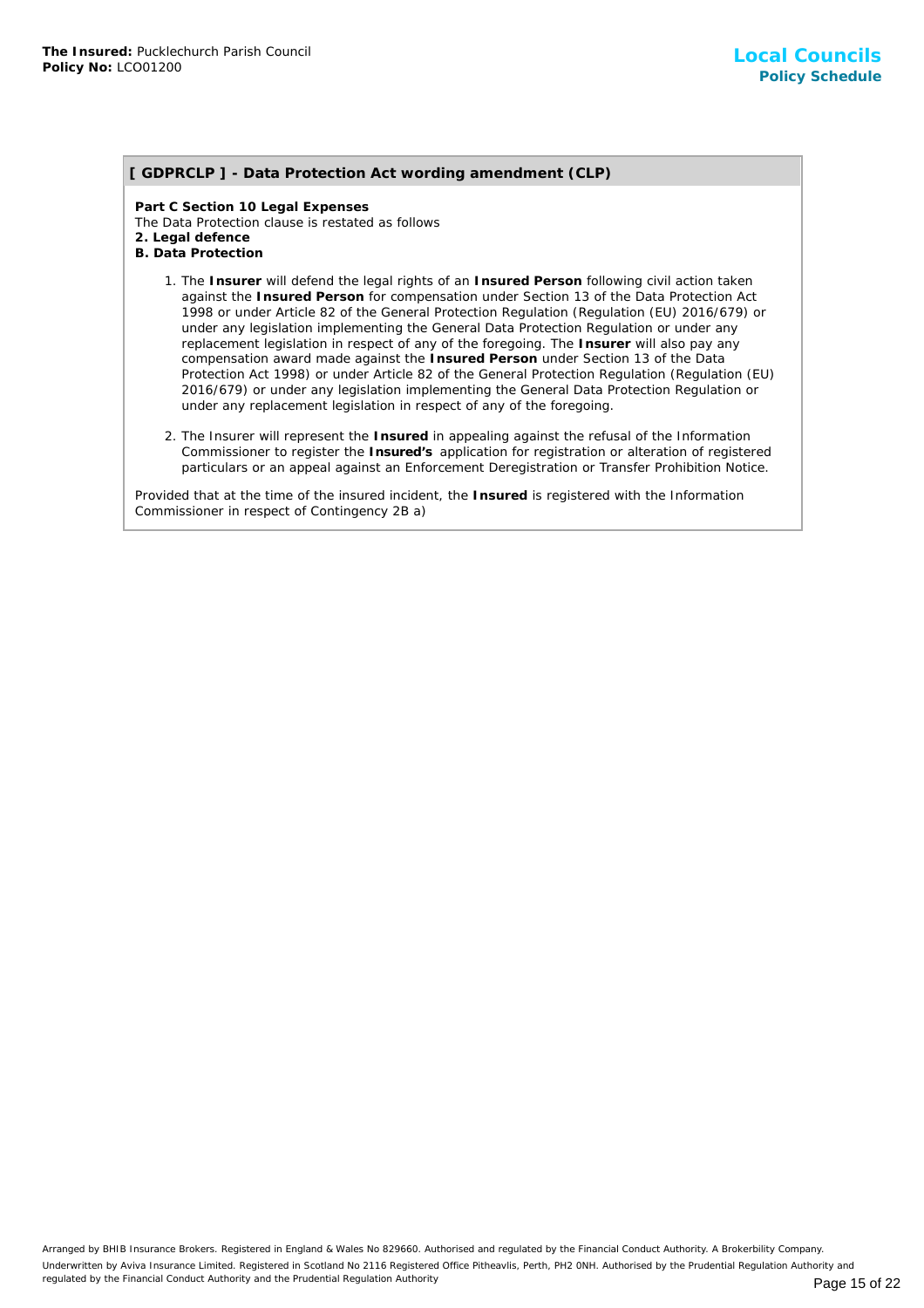# **[ GDPRELPL ] - Data Protection Act wording amendment (EL/PL)**

4. Data Protection Act

The indemnity provided by this Extension is on a "claims made" basis

Under this Extension the **Insurer** will indemnify the **Insured** and if the **Insured** so requests any **Person Entitled to Indemnity** in respect of their liability to pay

- a. compensation in respect of damage or distress arising under Section 13 of the Data Protection Act 1998 or under Article 82 of the General Protection Regulation(Regulation(EU) 2016/679)under any legislation implementing the General Data Protection Regulation or under any replacement legislation in respect of any of the foregoing and defence costs and expenses incurred with the consent of the **Insurer**
- b. defence costs incurred with the consent of the Insurer in relation to a prosecution brought under the Data Protection Act 1998 or under Article 82 of the General Protection Regulation(Regulation(EU) 2016/679) or under any legislation implementing the General Data Protection Regulation or under any replacement legislation in respect of any of the foregoing

The maximum We will pay for all claims happening during any one period of Insurance is £1,000,000

#### Provided that

a. Item a) of this Extension shall not apply

 i) in respect of Section 3 Employers' Liability to such damage or distress that is not suffered by an **Employee**

 ii) in respect of Section 4 Public and Products Liability to such damage or distress that is suffered by an **Employee**

iii) to the extent that an indemnity is provided elsewhere in this **Policy**

a. Item b) of this Extension shall not apply

 i) in respect of Section 3 Employers' Liability where the infringement leading to the prosecution does not relate to the personal data of an **Employee**

 ii) in respect of Section 4 Public and Products Liability where the infringement leading to the prosecution relates to the personal data of an **Employee**

- a. this Extension is subject to the Insured having registered in accordance with the terms of the Data Protection Act 1998 or under Article 82 of the General Protection Regulation (Regulation (EU) 2016/679) or under any legislation implementing the General Data Protection Regulation or under any replacement legislation in respect of any of the foregoing
- b. any claim for compensation is first made or prosecution first brought against the **Insured** during the **Period of Insurance**
- c. this Extension will not apply in respect of
- i. the payment of fines or penalties
- ii. the cost of replacing reinstating rectifying or erasing any data
- iii. claims which arise out of circumstances notified to previous insurers or known to the Insured at inception of this **Policy**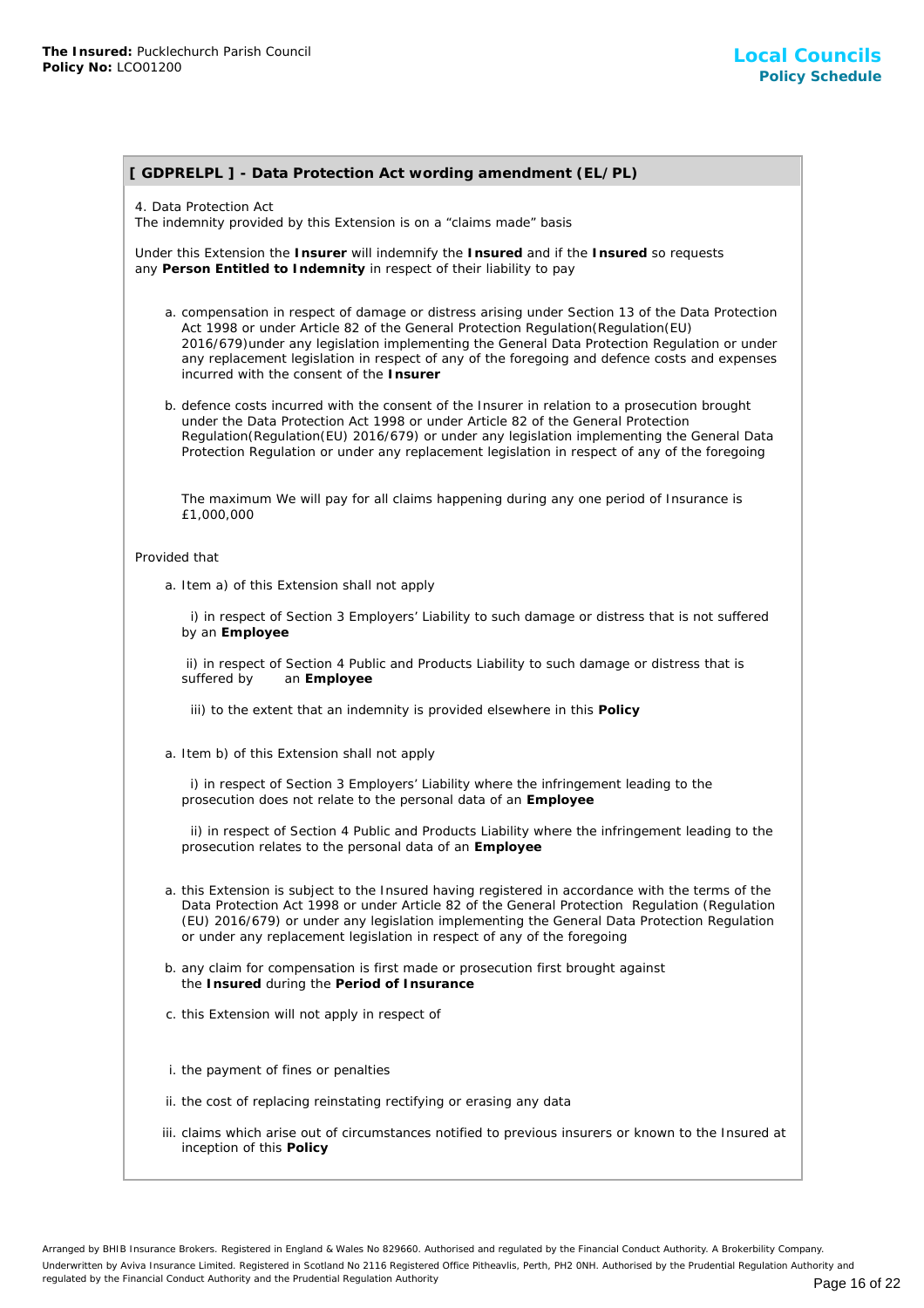## **[ IL001 ] - Index Linking**

**Sums Insured** and/or Declared Values will be adjusted to take into account movements in the appropriate index and renewal premiums will be based on the adjusted **Sums Insured** and/or Declared Values.

For **Contents** and other **Property** specifically described in the **Schedule** (other than **Stock**), the Retail Price index (or some other suitable index **the Insurers** decides upon) will be used. The above percentage changes will continue to be applied between the date of any damage and the date when replacement or repair has been completed.

## **[ SKATE ] - Skate Park Endorsement**

If in relation to any claim you have failed to fulfil any of the following conditions, You will lose Your

right to indemnity payment for that claim.

You must ensure that in connection with skateboard parks

- 1. all structures including the skating surfaces
	- a. are manufactured and installed to the appropriate standard and maintained in good

condition

- b. are inspected by a competent person at least weekly and
	- i. all defects or risks to health or safety immediately rectified
		- or
	- ii. the structure taken out of use
- 2. You will erect where necessary suitable signs detailing any information that is necessary for the safe use of the facility and clearly stating any restrictions on its use
- 3. You will determine where supervision is necessary and ensure that it is provided whenever the facilities are in use.

We will not provide indemnity in respect of Bodily Injury to persons taking part in activities in the

Skateboard Park unless caused by defects in the structure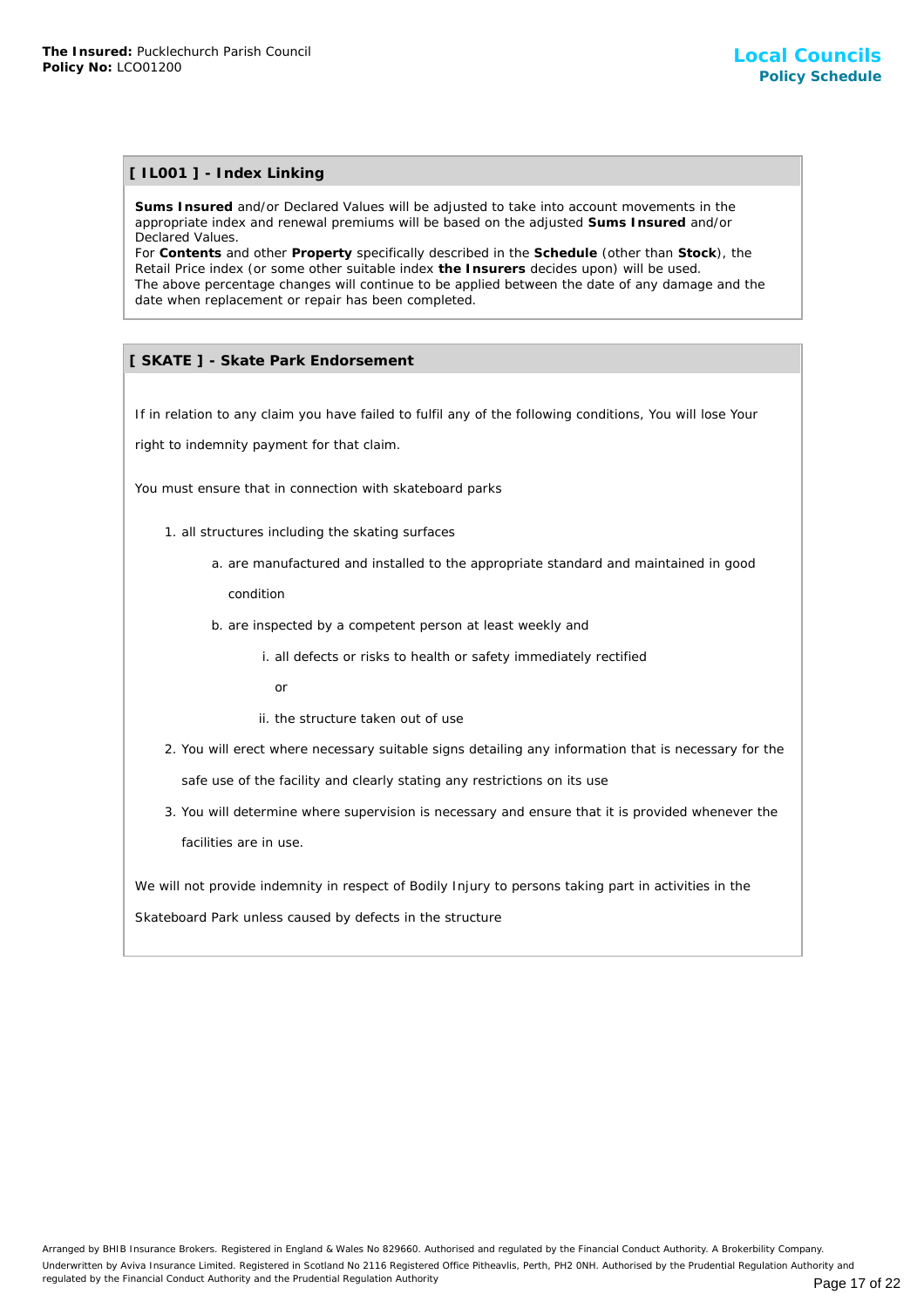## Long Term Undertaking - Expiry Date 31 May 2025

Reduced Premium

In consideration of the reduced premium at which this insurance is written You have agreed to an undertaking to offer at each renewal until the expiry date stated in the Schedule the insurance under this Policy, on the terms and conditions in force at the expiry of each Period of Insurance and to pay the premiums annually it being understood that

- a. We shall be under no obligation to accept an offer made in accordance with this undertaking
- b. The Sums Insured or Limits of Indemnity may be reduced at any time to correspond with any reduction in value or business.

The above -mentioned undertaking applies to any policy or policies which may be issued by Us in substitution for this Policy.

#### Local Council Awards Scheme (LCAS) Status

A premium discount has been applied in recognition of confirmation that the Insured has attained an award under the Local Council Awards Scheme.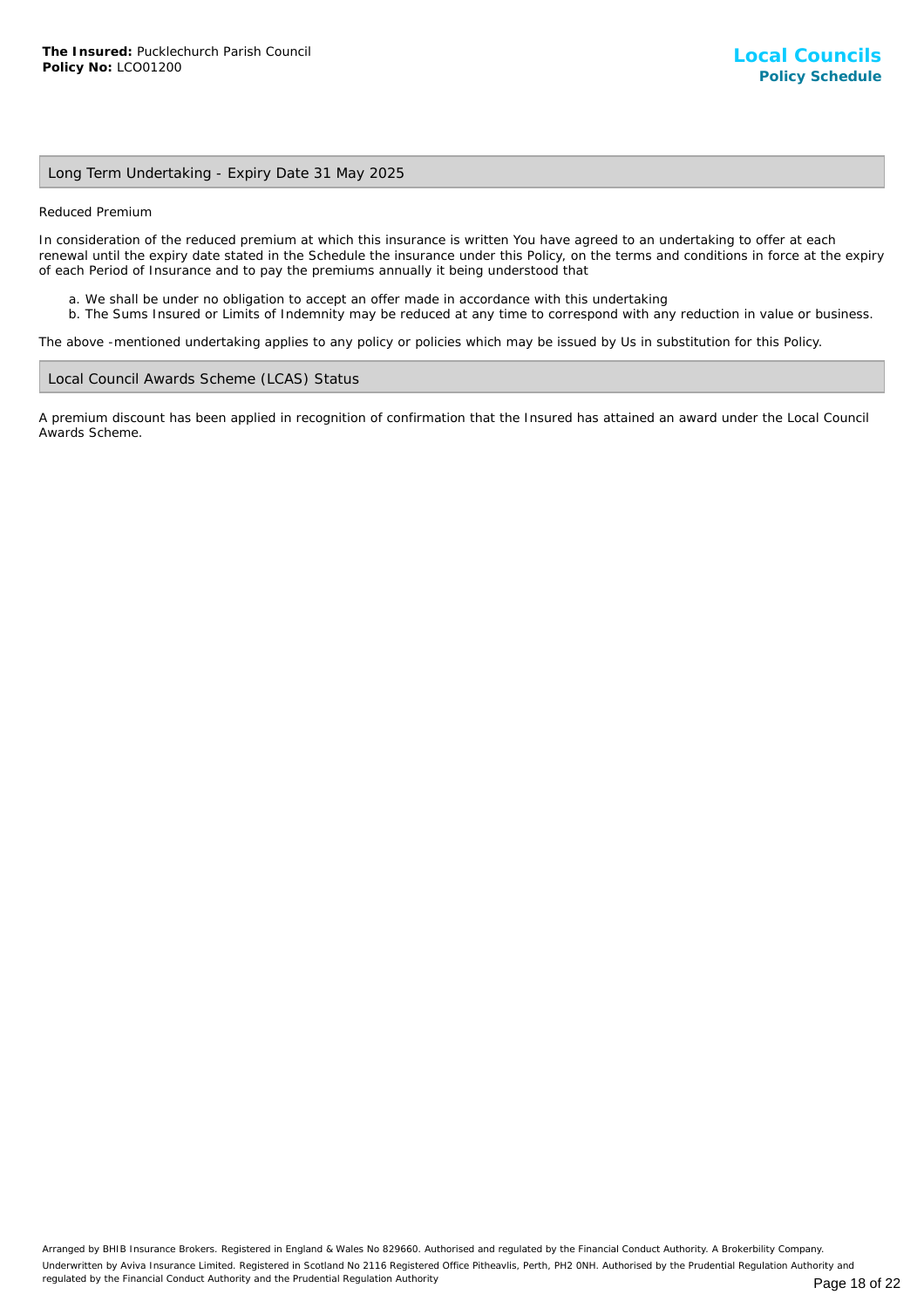## **Important Information**

## **Data Protection – Privacy Notice**

## **Personal Information**

We collect and use personal information about you so that we can provide you with a policy that suits your insurance needs. This notice explains the most important aspects of how we use your information but you can get more information about the terms we use and view our full privacy policy at www.aviva.co.uk/privacypolicy or request a copy by writing to us at Aviva, Freepost, Mailing Exclusion Team, Unit 5, Wanlip Road Ind Est, Syston, Leicester LE7 1PD.

The data controller responsible for this personal information is Aviva Insurance Limited as the insurer of the product. Additional controllers include BHIB Insurance Brokers, who are responsible for the sale and distribution of the product, and any applicable reinsurers.

#### **Personal information we collect and how we use it**

We will use your personal information:

- to provide you with insurance: we need this to decide if we can offer insurance to you and if so on what terms and also to administer your policy, handle any claims and manage any renewal,
- to support legitimate interests that we have as a business: we need this to manage arrangements we have with reinsurers, for the detection and prevention of fraud and to help us better understand our customers and improve our customer engagement (this includes marketing, customer analytics and profiling),
- to meet any applicable legal or regulatory obligations: we need this to meet compliance requirements with our regulators (e.g. Financial Conduct Authority), to comply with law enforcement and to manage legal claims, and
- to carry out other activities that are in the public interest: for example we may need to use personal information to carry out anti-money laundering checks.

As well as collecting personal information about you, we may also use personal information about other people, for example family members you wish to insure on a policy. If you are providing information about another person we expect you to ensure that they know you are doing so and are content with their information being provided to us. You might find it helpful to show them this privacy notice and if they have any concerns please contact us in one of the ways described below.

The personal information we collect and use will include name, address and date of birth, financial information and details of your business and property. If a claim is made we will also collect personal information about the claim from you and any relevant third parties. We may also need to ask for details relating to the health or any unspent offences or criminal convictions of you or somebody else covered under your policy. We recognise that information about health and offences or criminal convictions is particularly sensitive information. Where appropriate, we will ask for consent to collect and use this information.

If we need your consent to use personal information, we will make this clear to you when you complete an application or submit a claim. If you give us consent to using personal information, you are free to withdraw this at any time by contacting us – refer to the "Contacting us" details below. Please note that if consent to use information is withdrawn we may not be able to continue to provide the policy or process claims and we may need to cancel the policy.

Of course, you don't have to provide us with any personal information, but if you don't provide the information we need we may not be able to proceed with your application or any claim you make. Some of the information we collect as part of this application may be provided to us by a third party. This may include information already held about you and your business and property within the Aviva group, including details from previous quotes and claims, information we obtain from publicly available records, our trusted third parties and from industry databases, including fraud prevention agencies and databases.

#### **Credit Searches**

To ensure the Insurer has the necessary facts to assess your insurance risk, verify your identity, help prevent fraud and provide you with our best premium and payment options, the Insurer may need to obtain information relating to you at quotation, renewal and in certain circumstances where policy amendments are requested. The Insurer or their agents may:

- undertake checks against publicly available information (such as electoral roll, county court judgments, bankruptcy orders or repossession(s). Similar checks may be made when assessing claims,
- carry out a quotation search from a credit reference agency (CRA) which will appear on your credit report and be visible to other credit providers. It will be clear that this is a quotation search rather than a credit application.

The identity of our CRA and the ways in which they use and share personal information, are explained in more detail at www.callcredit.co.uk/crain.

#### **Automated decision making**

We carry out automated decision making to decide whether we can provide insurance to you and on what terms, deal with claims or carry out fraud checks. In particular we use an automated underwriting engine to provide on-line quotes, using the information we have collected.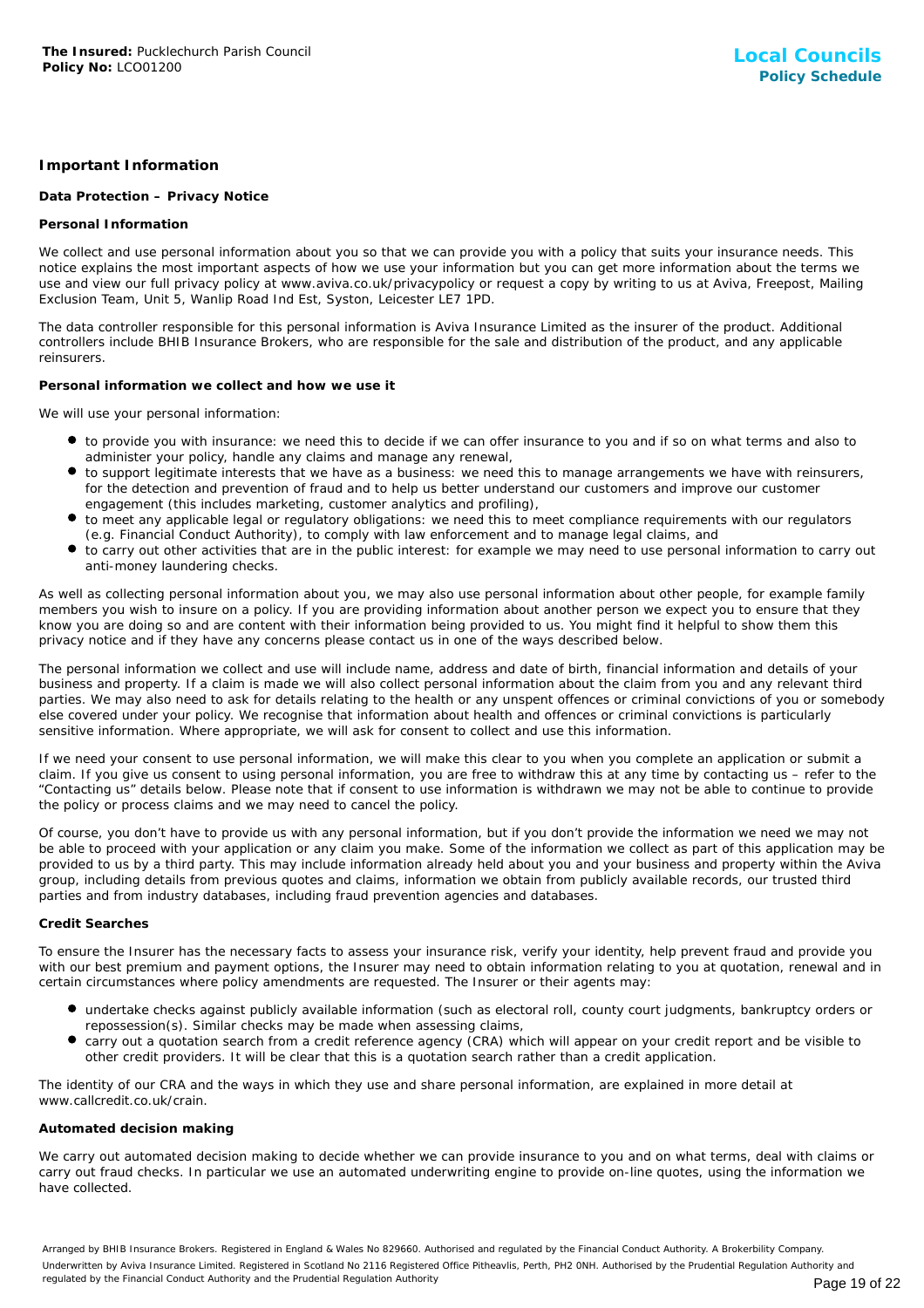#### **How we share your personal information with others**

We may share your personal information:

- with the Aviva group, our agents and third parties who provide services to us, and your intermediary and other insurers (either directly or via those acting for the insurer such as loss adjusters or investigators) to help us administer our products and services,
- with regulatory bodies and law enforcement bodies, including the police, e.g. if we are required to do so to comply with a relevant legal or regulatory obligation,
- with other organisations including insurers, public bodies and the police (either directly or using shared databases) for fraud prevention and detection purposes,
- with reinsurers who provide reinsurance services to Aviva and for each other. Reinsurers will use your data to decide whether to provide reinsurance cover, assess and deal with reinsurance claims and to meet legal obligations. They will keep your data for the period necessary for these purposes and may need to disclose it to other companies within their group, their agents and third party service providers, law enforcement and regulatory bodies.

Some of the organisations we share information with may be located outside of the European Economic Area ("EEA"). We'll always take steps to ensure that any transfer of information outside of Europe is carefully managed to protect your privacy rights. For more information on this please see our Privacy Policy or contact us.

#### **Marketing**

We may use personal information we hold about you across the Aviva Group to help us identify and tailor products and services that may be of interest to you. We will do this in accordance with any marketing preferences you have provided to us. We may continue to do this after your policy has ended.

If you wish to amend your marketing preferences please contact us:

By phone: 01603 622200 or +44 1603 604999 (from abroad)

#### By email: helpdesk@aviva.co.uk

By Post: Aviva, Freepost, Mailing Exclusion Team, Unit 5, Wanlip Road Ind Est, Syston, Leicester, LE7 1PD

To see how you can change your preferences in MyAviva or view your choices for online advertising visit our full Privacy Policy at www.aviva.co.uk/privacypolicy

#### **How long we keep your personal information for**

We maintain a retention policy to ensure we only keep personal information for as long as we reasonably need it for the purposes explained in this notice. We need to keep information for the period necessary to administer your insurance and deal with claims and queries on your policy. We may also need to keep information after our relationship with you has ended, for example to ensure we have an accurate record in the event of any complaints or challenges, carry out relevant fraud checks, or where we are required to do so for legal, regulatory or tax purposes.

#### **Your rights**

You have various rights in relation to your personal information, including the right to request access to your personal information, correct any mistakes on our records, erase or restrict records where they are no longer required, object to use of personal information based on legitimate business interests, ask not to be subject to automated decision making if the decision produces legal or other significant effects on you, and data portability. For more details in relation to your rights, including how to exercise them, please see our full privacy policy or contact us – refer to the "Contacting us" details below.

#### **Contacting us**

If you have any questions about how we use personal information, or if you want to exercise your rights stated above, please contact our Data Protection team by either emailing them at dataprt@aviva.com or writing to the Data Protection Officer, Level 4, Pitheavlis, Perth PH2 0NH.

If you have a complaint or concern about how we use your personal information, please contact us in the first instance and we will attempt to resolve the issue as soon as possible. You also have the right to lodge a complaint with the Information Commissioners Office at any time.

## **Fraud Prevention and Detection**

In order to prevent and detect fraud we may at any time

- **Share information about you with other organisations and public bodies including the Police**
- Undertake credit searches and additional fraud searches
- Check and/or file your details with fraud prevention agencies and databases, and if you give us false or inaccurate information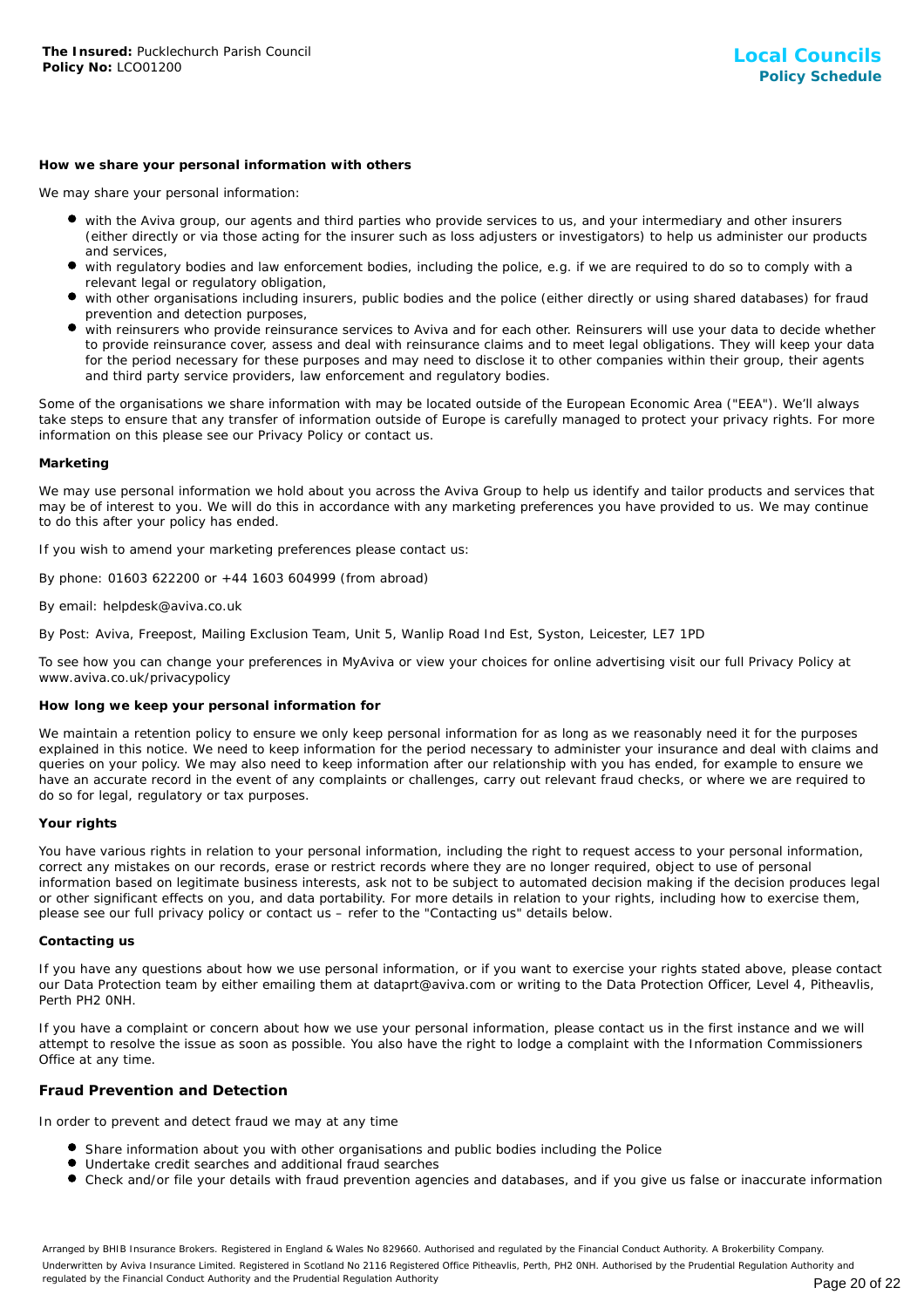and we suspect fraud, we will record this to prevent fraun and money laundering.

We can supply on request further details of the databases we access or contribute to. If you require further details please contact us.

Policy Investigation Unit, Aviva, Cruan Business Centre, Westerhill Business Park, 123 Westerhill Road, Bishopbriggs, Glasgow, G64 2QR.Telephone: 0345 300 0597. Email PIUUKDI@AVIVA.COM

We and other organisations may also search these agencies and databases to

- Help make decisions about the provision and administration of insurance, credit and related services for you and members of your household
- Trace debtors or beneficiaries, recover debt, prevent fraud and to manage your accounts or insurance policies
- Check your identity to prevent money laundering, unless you provide us with other satisfactory proof of identity.
- Check details of job applicants and employees.

## **Claims History**

- Under the conditions of your policy you must tell us about any Insurance related incidents (such as fire, water damage, theft or an accident) whether or not they give rise to a claim. When you tell us about an incident we will pass information relating to it to a database.
- We may search these databases when you apply for insurance, in the event of any incident or claim, or at time of renewal to validate your claims history or that of any other person or property likely to be involved in the policy or claim.

You should show these notices to anyone who has an interest in the insurance under the policy.

## **Complaints Procedure**

We hope that you will be very happy with the service that we provide. However, if for any reason you are unhappy with it, we would like to hear from you.

In the first instance, please contact your insurance adviser or usual Aviva point of contact.

Aviva are covered by the Financial Ombudsman Service. If you have complained to us and we have been unable to resolve your complaint, you may be entitled to refer it to this independent body. Following the complaints procedure does not affect your right to take legal action.

If you have taken a product out with us online or by telephone you can also use the European Commission's Online Dispute Resolution for logging complaints. To use this service the European Commission has also provided an Online Dispute Resolution Service for logging complaints. To use this service please go to: http://ec.europa.eu/odr

#### **Financial Services Compensation Scheme**

Aviva are members of the Financial Services Compensation Scheme (FSCS). You may be entitled to compensation from the scheme if they cannot meet their obligations, depending on the type of insurance and circumstances of your claim. Further information about the compensation scheme arrangements is available from the FSCS (www.fscs.org.uk)

#### **Choice of Law**

The appropriate law as set out below will apply unless you and the insurer agree otherwise.

- 1. The law applying in that part of the United Kingdom, Channel Islands or Isle of Man in which you, the policyholder, normally live or (if applicable) the first named policyholder normally lives, or
- 2. In the case of a business, the law applying in that part of the United Kingdom, Channel Islands or Isle of Man where it has its principal place of business, or
- 3. Should neither of the above be applicable, the law of England and Wales will apply.

## **Telephone Call Charges and Recording**

Calls to 0800 numbers from UK landlines and mobiles are free. The cost of calls to 03 prefixed numbers are charged at national call rates (charges may vary dependent on your network provider) and are usually included in inclusive minute plans from landlines and mobiles. For our joint protection telephone calls may be recorded and/or monitored.